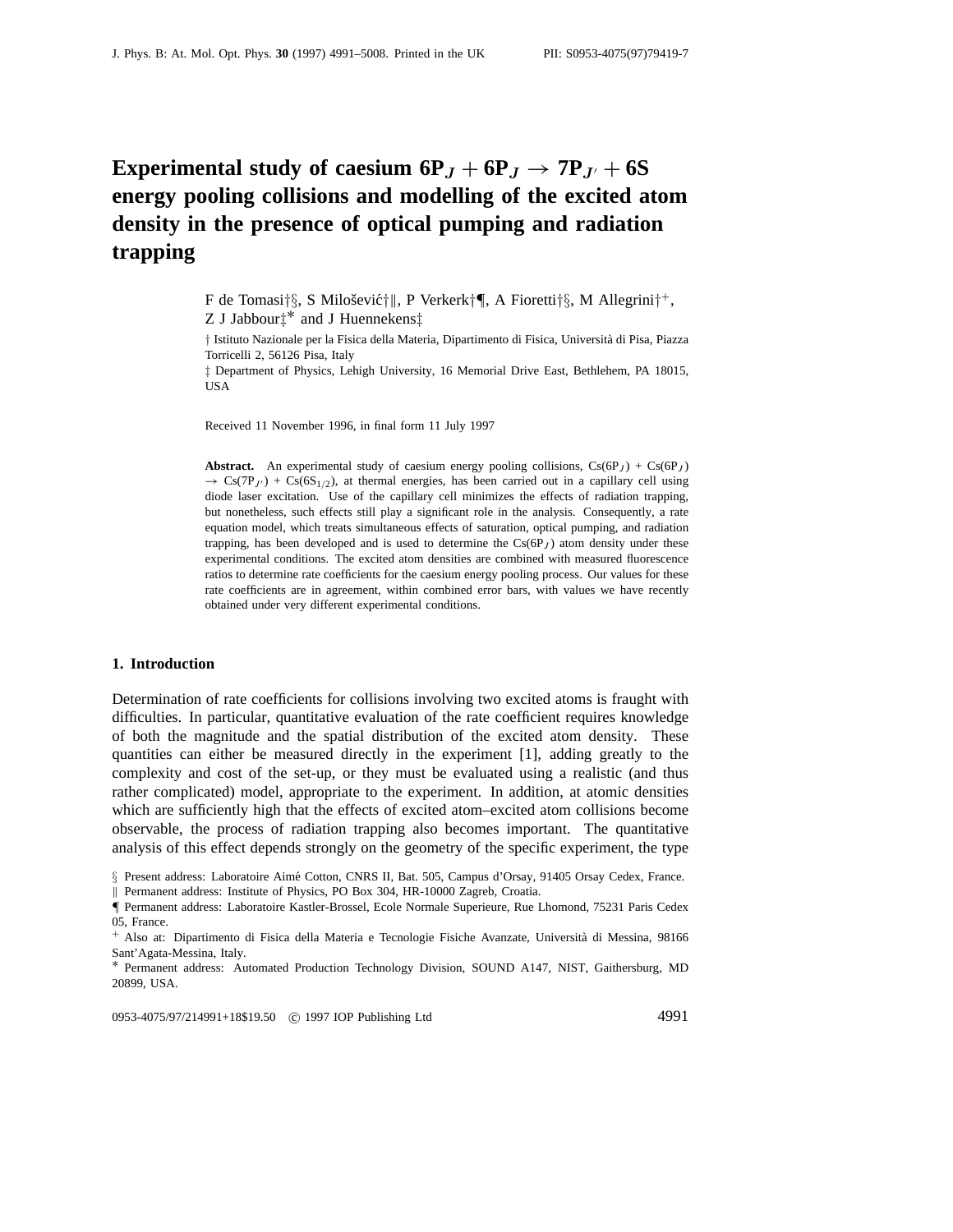of laser pumping (pulsed versus continuous wave, single mode versus broadband), the laser power (saturation effects), and the atomic-level structure (including hyperfine structure). As a result of these complications, which are not always properly taken into account, measurements of rate coefficients for excited atom–excited atom collisions typically have large error bars, and significant discrepancies exist between the results of different studies.

One purpose of this paper is to present a detailed model which can be used to determine the density of caesium atoms in the excited  $6P_J$   $(J = \frac{1}{2}, \frac{3}{2})$  levels, under continuous resonant  $(6S<sub>1/2</sub> \rightarrow 6P<sub>J</sub>)$  excitation of caesium vapour by suitable diode lasers. The model is based on rate equations that consider the combined effects of saturation, hyperfine optical pumping, and radiation trapping. Specifically, we believe our iterative solution is the first attempt to successfully treat the interconnected effects of optical pumping and radiation trapping. Based on these results, it is apparent that measured rate coefficients will be plagued by significant errors if the excited atom density is calculated using a model which is too simple (i.e. a model which assumes that the effects of radiation trapping can be calculated without consideration of the optical pumping problem).

The results of our present model have been applied to the analysis of data from an experiment carried out at Pisa University, with the goal of determining the rate coefficients  $k_{7P_{J'}}$  ( $J' = \frac{1}{2}, \frac{3}{2}$ ) for the energy pooling (EP) process

$$
Cs(6PJ) + Cs(6PJ) \to Cs(7PJ') + Cs(6S1/2).
$$
 (1)

Preliminary values of  $k_{7P_J}$  for  $D_2$  line pumping, averaged over the range of temperatures explored in this experiment, have already been reported in an earlier brief report [2]. Here, we present the complete model used in that analysis. We also give results for the rate coefficients at each temperature, as well as new data and results for  $D_1$  pumping. In addition, we compare these results with those we obtained in a complementary, but very different, experiment carried out concurrently at Lehigh University [1]. The two experiments measure the same quantity, but with two very different approaches, each having some advantages and some drawbacks. Specifically, the present experiment is carried out using a cylindrical capillary cell similar to the cell used in [3] to reduce the problematic effects of radiation trapping. Here, the entire diameter of the capillary cell is filled with the pump laser beam. This has the advantage that the excited-atom-density spatial distribution can be considered constant with radial distance. In addition, radiation-trapping corrections are reduced since the photon escape distance is small. However, the low diode laser power, combined with the high caesium density necessary to observe the EP collisions, results in significant attenuation of the laser intensity along the cell axis, somewhat complicating the radiation-trapping geometry. Moreover, the excited-atom density is not measured, but rather is derived from the optical-pumping and radiation-trapping calculations which are described here. The strength of the Lehigh experiment [1] is that the 6P density and spatial distribution are directly measured. However, the cell diameter is so much larger than the laser beam diameter that the trapping calculations (which are still necessary even when the excited-atom density is known), require many higher-order escape modes (10 are used in [1]), thereby increasing the uncertainty of the results. Moreover, since the laser fills only a small fraction of the cell diameter, the hyperfine populations are assumed to be populated statistically outside the laser excitation volume. This is not completely correct because the hyperfine level populations outside the laser beam are determined by competition between diffusion of optically pumped atoms originating within the beam and the thermalizing effects of radiation trapping and wall collisions. Comparison between the two sets of experimental results shows that the measured EP rate coefficients are in agreement (within rather large statistical plus systematic uncertainties). The present results are important since they corroborate those obtained in a very different experiment, and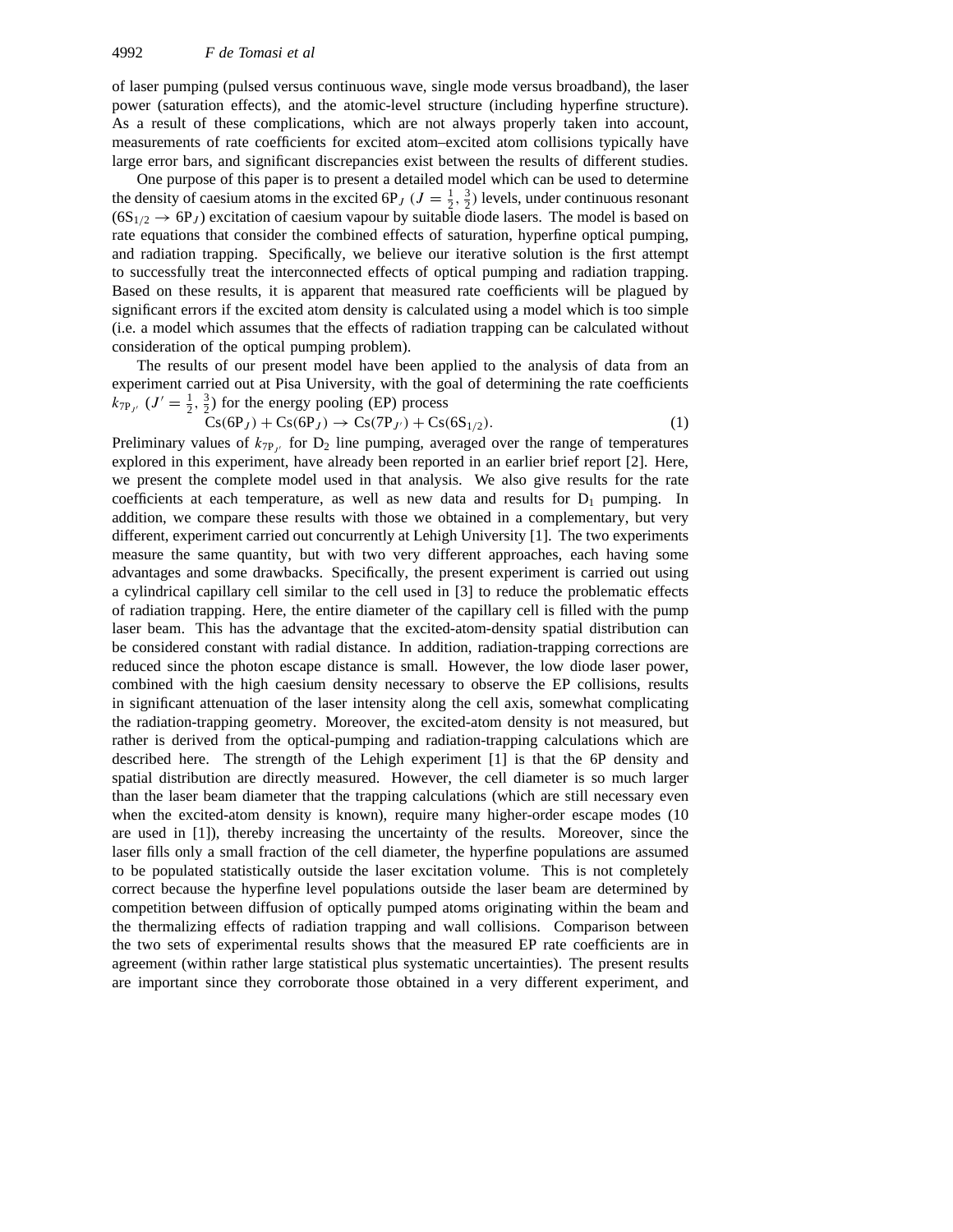

**Figure 1.** Schematic diagram of the experimental set-up.

thus imply that the essential physics is contained in the assumptions and approximations used in the radiation-trapping calculations of [1], and in the model results presented here. Although these results still have large uncertainties, they can provide information on atom– atom interactions at large interatomic distances, which are of particular interest in the new field of cold collisions.

One additional motivation for this work is the opportunity to study fine-structure and angular momentum effects in EP collisions. The large fine structure of the caesium  $6P_J$ levels makes the study of caesium EP particularly interesting (and different from earlier studies of EP in sodium), since the combinations  $6P_{3/2}+6P_{3/2}$ ,  $6P_{1/2}+6P_{3/2}$  and  $6P_{1/2}+6P_{1/2}$ are more or less resonant with various highly excited states. Specifically, our results show significant differences in the rate coefficients  $k_{7P}$  for the entrance channels  $6P_{3/2} + 6P_{3/2}$ and  $6P_{1/2} + 6P_{1/2}$ .

This paper is organized as follows. Section 2 describes the set-up of the EP experiment for which the model has been developed. Section 3 recalls the rate equations for EP and presents the rate-equation model to extract the  $6P_J$  atom density, for given pump conditions. Analysis and results are presented in section 4. In section 5 we present our conclusions.

#### **2. The experiment**

The set-up for the experiment is shown in figure 1. Pure caesium vapour was confined in a capillary cell, 1.8 mm inner diameter and 6 cm long. The cell was sealed after baking and evacuating with an ion pump. The cell was placed inside an oven with programmable temperature settings. The temperatures of the reservoir and capillary tube were measured with thermocouples. Caesium atomic densities were determined as a function of temperature using the formula of Nesmeyanov [4]. Caesium atoms were excited either to the  $6P_{3/2}$  level using a commercial (STC) free-running single-mode laser diode, or to the  $6P_{1/2}$  level using a non-commercial single-mode laser diode*†*, both with linewidth of roughly 20 MHz. Each laser was tuned to the transitions originating from the  $F = 4$  ground-state hyperfine level and typically a laser intensity, measured at the entrance window of the cell, of 15 and

*†* This laser diode was kindly provided by T Yabuzaki, Kyoto University.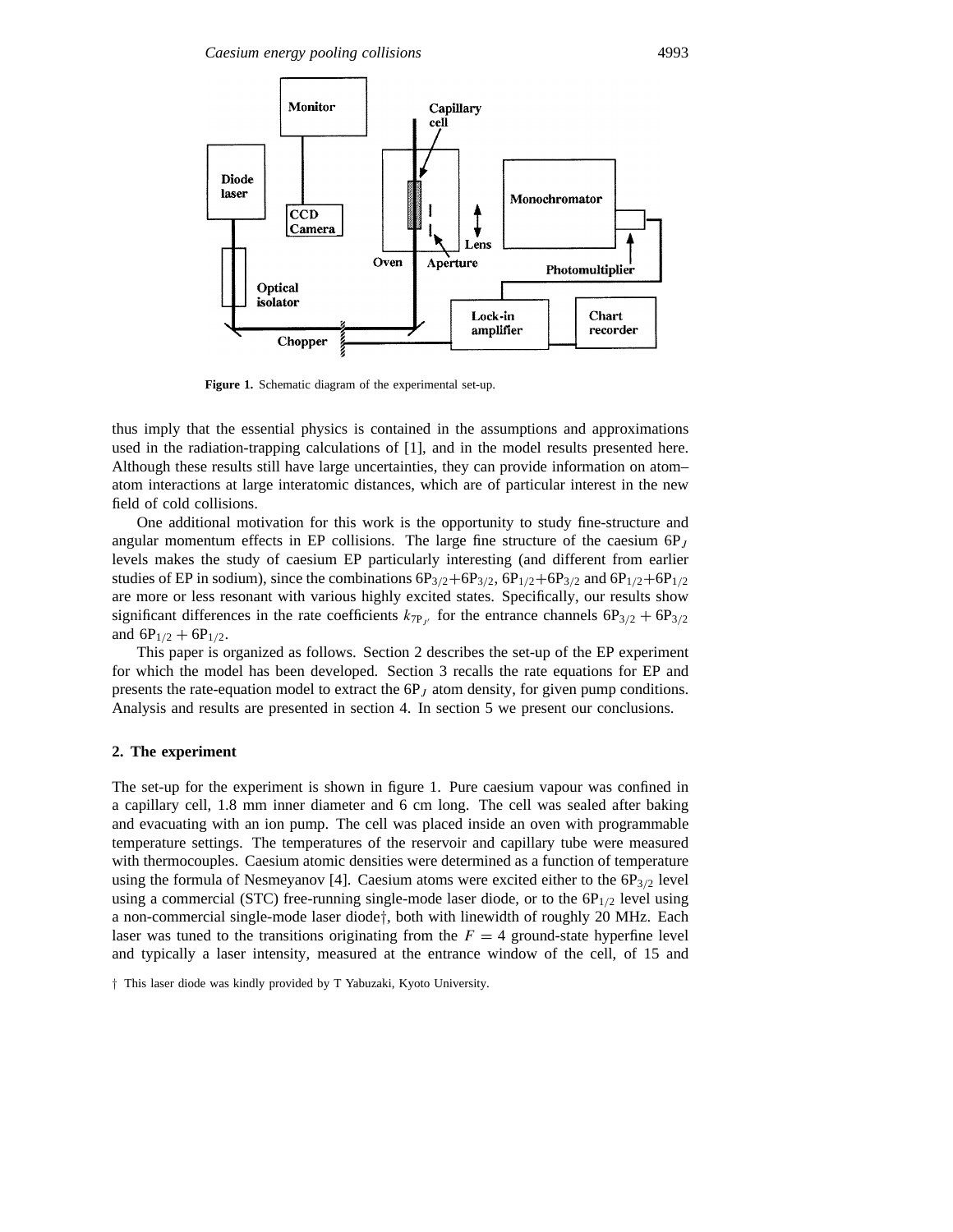6 mW, respectively, was used. Because of Doppler broadening, several hyperfine levels  $(F' = 5, 4, 3)$  of the 6P<sub>3</sub>/<sub>2</sub> state were excited, while the 6P<sub>1/2</sub> state hyperfine levels were individually resolved. In this case we have selected the  $F = 4 \rightarrow F' = 3$  transition. Both laser intensities were sufficient to saturate either the  $6S_{1/2} \rightarrow 6P_{3/2}$  or  $6S_{1/2} \rightarrow 6P_{1/2}$ transition. The laser beam propagated collinearly with the capillary tube and filled its entire diameter at the entrance window. Fine tuning of the laser frequency was achieved by variation of the diode laser current, and the resonance fluorescence signal was observed with an infrared sensitive CCD camera. This camera also helped during the alignment of the laser beam along the axis of the capillary tube, since the propagation of the laser beam through the capillary was easily observed on the monitor, even at room temperature. Scattered light could be minimized in this way. Changes in the spatial distribution of the  $6P<sub>J</sub>$  emission were monitored as well. For example, at low atom densities ( $5 \times 10^{12}$  cm<sup>-3</sup>) and maximum laser power, the entire volume of the capillary tube fluoresced homogeneously. However, if the laser power was decreased by means of a neutral density filter, the  $6P_J$  emission decreased sharply as a function of distance along the beam path.

Fluorescence from a small volume, selected by a slit-shaped mask of 500 *µ*m width near the entrance window of the capillary cell, was imaged onto the entrance slit of a  $\frac{1}{4}$  m monochromator having typical slit widths of 450  $\mu$ m. This gave spectral resolution sufficient to separate the  $7P_{3/2}$  and  $7P_{1/2}$  fine-structure components, responsible for the 455.7 nm ( $7P_{3/2} \rightarrow 6S_{1/2}$ ) and 459.4 nm ( $7P_{1/2} \rightarrow 6S_{1/2}$ ) emission, respectively. At atom densities above  $10^{13}$  cm<sup>-3</sup>, blue light from that region was easily seen by the naked eye. Spatially, it appeared as a cone peaking in the propagation direction of the laser beam, since the excited-atom density dropped off with distance along the cell at these high atom densities. However, due to the slit-shaped mask described above, only the base of that cone, corresponding to the region near the cell entrance window where the blue fluorescence filled the full cell diameter, was imaged onto the monochromator entrance slit. Light was detected with a photomultiplier (Hamamatsu R955). The diode laser beam was chopped and lock-in detection was used. Signals were recorded with an *X*–*Y* recorder. Neutral density filters were used in the fluorescence path since resonance and EP fluorescence intensities differed by factors of  $10^6$ – $10^8$  (see [2] figure 2). Therefore care was taken in the calibration of filters at different wavelengths. The spectral response of the system was measured by means of a calibrated tungsten ribbon lamp [5]. The apparatus was found to be much more sensitive in the blue part of the spectrum (450 nm) than in the near infrared (850 nm). In addition, from 852.3 nm  $(D_2$  line) towards 894.6 nm  $(D_1)$  line) the sensitivity sharply decreased. This prevented us from observing  $6D \rightarrow 6P$  fluorescence (876.4 nm), at lower atom densities where  $7P \rightarrow 6S$  fluorescence could already be observed.

The procedure of the measurement was the following. First the monochromator was set to the  $6P_J \rightarrow 6S$  transition and the laser was tuned to observe and record the maximum signal from the photomultiplier. This laser frequency coincides with the maximum absorption monitored by observing the attenuation over the entire length of the cell. Then the monochromator was tuned to the  $7P_{J'} \rightarrow 6S$  transition and, in case of drift, the laser frequency was again tuned to the maximum of the absorption coefficient. The  $7P_{J'} \rightarrow 6S$  fluorescence was then recorded. The same procedure was repeated at several temperatures (and therefore different atom densities).

#### **3. Theory**

Figure 2 shows the processes considered in this work and the hyperfine levels relevant to the  $6P_J$  state excitation. The effective radiative rates are represented by downward straight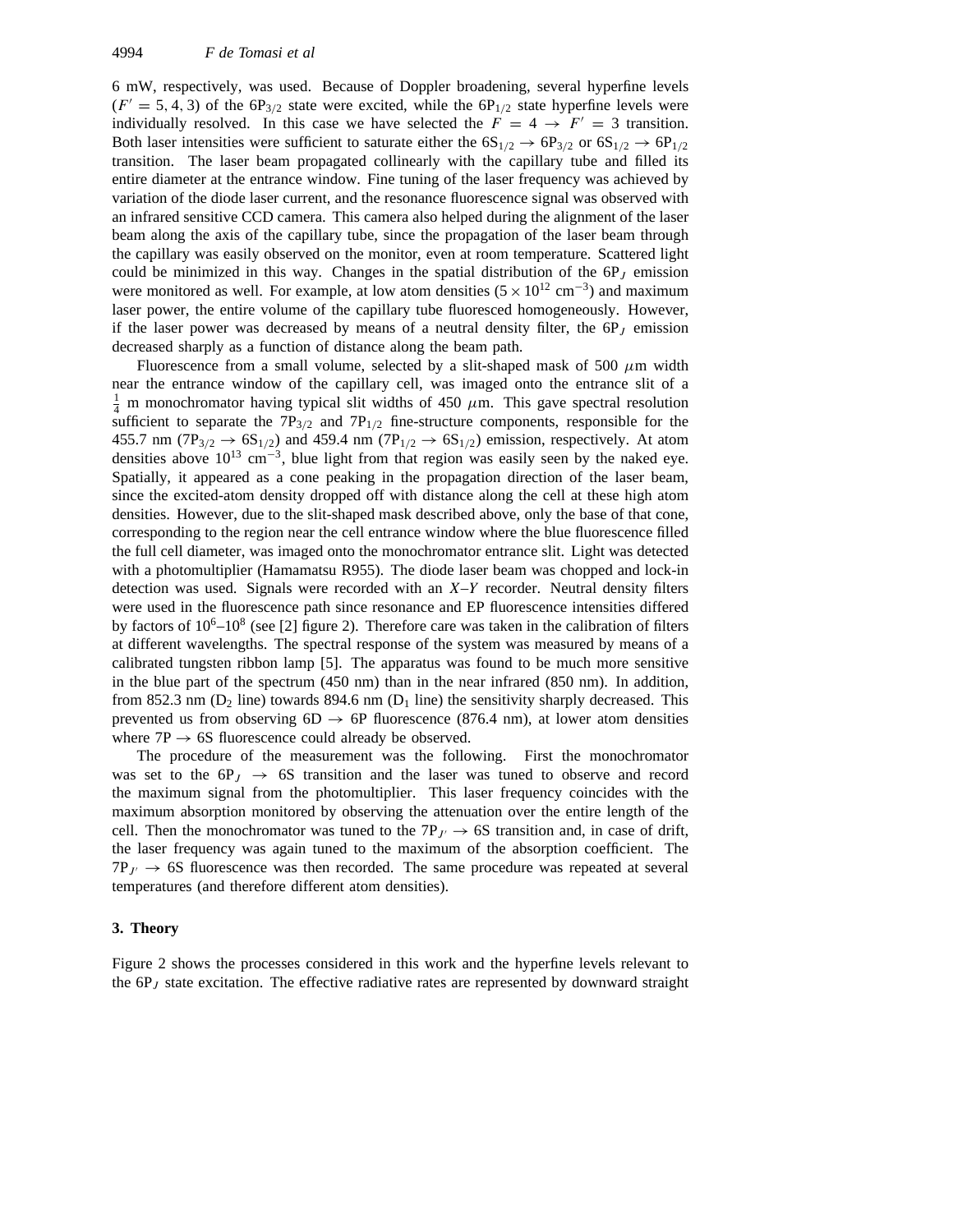

**Figure 2.** Schematic diagram of caesium energy levels relevant to the present experiment. Full downward arrows represent radiative transitions, broken arrows represent collisional processes.

arrows,  $k_{3/2 \to 1/2}$  and  $k_{1/2 \to 3/2}$  indicate 6P level fine-structure mixing,  $k'_{3/2 \to 1/2}$  and  $k'_{1/2 \to 3/2}$ <br>indicate 7P level fine-structure mixing, and  $k_{7P_{1/2}}$  and  $k_{7P_{3/2}}$  represent EP rate coefficient

## *3.1. Rate equations for EP*

The complete rate equation for the population of the  $7P_J$  level reads:

$$
\frac{dn_{7P_{J'}}}{dt} = k_{7P_{J'}}^{(3/2)} \frac{n_{6P_{3/2}}^2}{2} + k_{7P_{J'}}^{(1/2,3/2)} n_{6P_{3/2}} n_{6P_{1/2}} + k_{7P_{J'}}^{(1/2)} \frac{n_{6P_{1/2}}^2}{2} + k_{J'' \to J'}^{\prime} n_{7P_{J''}} n_{6S_{1/2}} + \sum_{n''L''} \Gamma_{n''L'' \to 7P_{J'}}^{\text{eff}} n_{n''L''} - \sum_{n''L''} \Gamma_{7P_{J'} \to n''L''}^{\text{eff}} n_{7P_{J'}} - k_{J' \to J''}^{\prime} n_{7P_{J'}} n_{6S_{1/2}}.
$$
\n(2)

Here  $n_{nL_j}$  is the density in the atomic level  $nL_j$ ,  $k_{7P_{j'}}^{(3/2)}$ ,  $k_{7P_{j'}}^{(1/2,3/2)}$ , and  $k_{7P_{j'}}^{(1/2)}$  are EP rate coefficients connected with the different entrance channels  $6P_{3/2} + 6P_{3/2}$ ,  $6P_{1/2} + 6P_{3/2}$  and  $6P_{1/2} + 6P_{1/2}$ , respectively,  $k'_{J' \rightarrow J''}$  and  $k'_{J'' \rightarrow J'}$  are fine structure mixing rate coefficients for the 7P levels, and  $\Gamma_{n'L' \to nL}$  is the radiative rate from level *n'L'* to level *nL*. Due to radiation trapping, these rates must often be expressed as effective radiative rates  $\Gamma^{\text{eff}}$ . The first sum over  $n''L''$  represents cascade radiation contributions from higher-lying levels, while the second corresponds to radiative decay to lower levels  $(5D_{3/2,5/2}, 7S_{1/2}, 6S_{1/2})$  which is the dominant depletion process. In the absence of trapping,  $\sum_{n''} \Gamma_{7}^{\text{eff}}$   $\Gamma_{7}^{\text{eff}}$  is the sum of the Einstein spontaneous emission rates for transitions to all lower states.

In this experiment, the laser only excites the  $6P_{1/2}$  level or the  $6P_{3/2}$  level, but not both. In equation (2) we consider all three entrance channels  $6P_{1/2} + 6P_{1/2}$ ,  $6P_{1/2} + 6P_{3/2}$  and  $6P_{3/2} + 6P_{3/2}$ , since fine-structure changing collisions, such as

$$
Cs(6P_{3/2}) + Cs(6S_{1/2}) \rightleftharpoons Cs(6P_{1/2}) + Cs(6S_{1/2}),
$$
\n(3)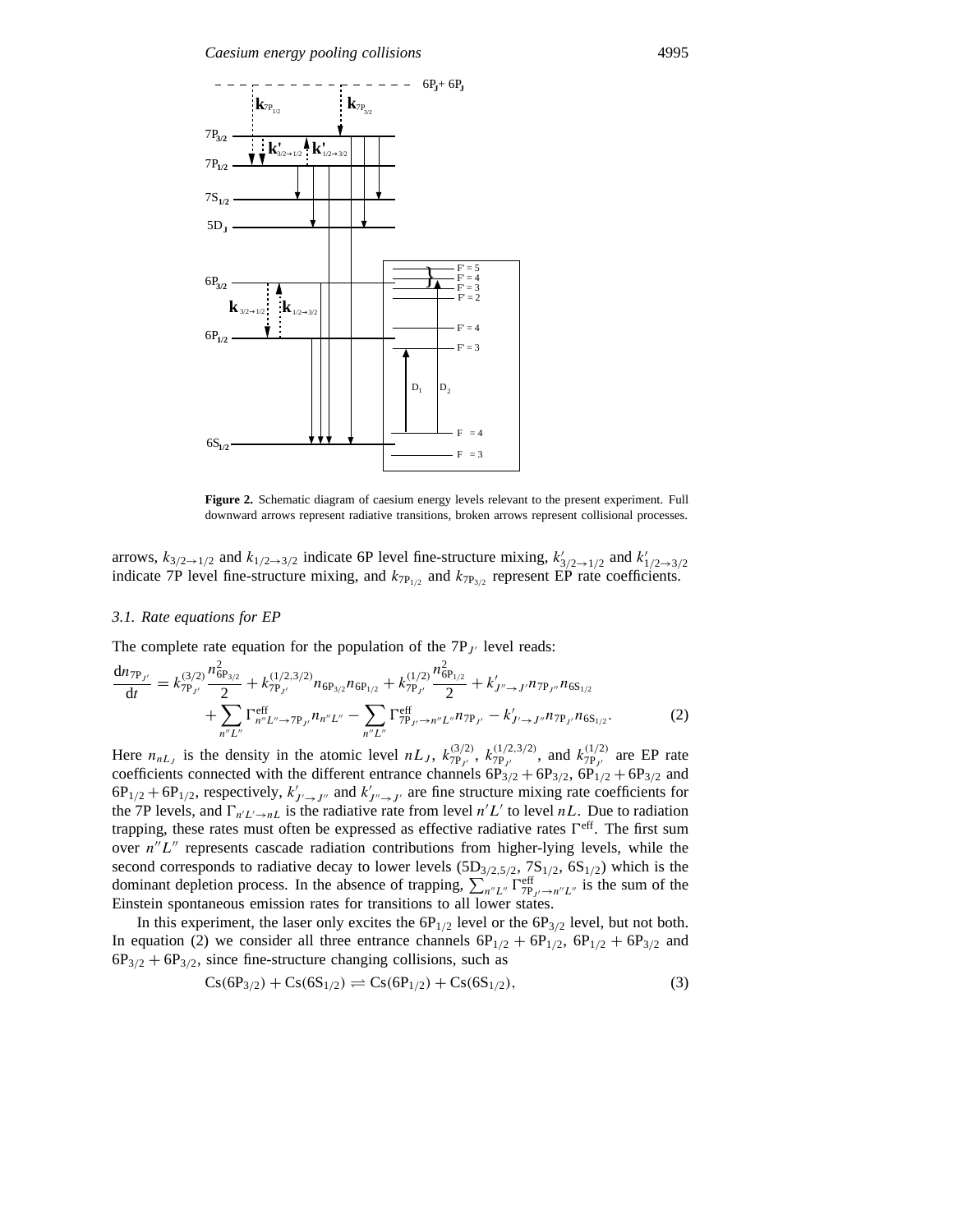can result in population of both levels. However, under the present experimental conditions, fine-structure mixing is relatively weak, even at our highest densities (i.e.  $(k'_{3/2 \rightarrow 1/2}$  =  $3.86 \times 10^{-10}$  cm<sup>3</sup> s<sup>-1</sup> [6]) ×  $n_{6S_{1/2}} \ll (\Gamma_{7P_{J'}} = 6.45 \times 10^6, 9.07 \times 10^6$  s<sup>-1</sup> [7]) for 7P and  $(k_{3/2 \to 1/2} = 1.12 \times 10^{-10} \text{ cm}^3 \text{ s}^{-1} [8]) \times n_{6S_{1/2}} \ll \Gamma_{6P_J}^{\text{eff}}$  for 6P). Thus we can neglect the  $6P_{1/2} + 6P_{1/2}$  and  $6P_{1/2} + 6P_{3/2}$  entrance channels for laser pumping of the  $6S_{1/2} \rightarrow 6P_{3/2}$ (D<sub>2</sub>) transition (and similarly we can neglect the  $6P_{3/2} + 6P_{3/2}$  and  $6P_{1/2} + 6P_{3/2}$  channels for  $6S_{1/2} \rightarrow 6P_{1/2}$  (D<sub>1</sub>) pumping), as long as the EP rate coefficients for the three channels are not too different from each other. We can also safely neglect the terms involving  $k'_{J' \rightarrow J''}$ and  $k'_{J'' \to J'}$  in equation (2). Finally, we neglect the cascade terms  $\Gamma_{n'' L'' \to T P_{J'}}^{\text{eff}}$  in equation (2). Later we will see that this last assumption is reasonable, except for the possible cascade contribution from 8S in the case of  $D_2$  pumping. (We will return to the discussion of this situation in section 4.) With these approximations, we can solve equation (2) in steady state as

$$
k_{7P_{J'}}^{(J)} = 2 \times \frac{\sum_{n''L''} \Gamma_{7P_{J'} \to n''L''}^{\text{eff}} n_{7P_{J'}}}{\left[n_{6P_{J}}\right]^2}.
$$
\n(4)

Measured fluorescence intensities are given by

$$
I_{7P_{J'} \to 6S_{1/2}} = h\nu_{7P_{J'} \to 6S_{1/2}} \epsilon_{7P_{J'} \to 6S_{1/2}} n_{7P_{J'}} \Gamma_{7P_{J'} \to 6S_{1/2}}^{\text{eff}} V \frac{\Omega}{4\pi}
$$
(5)

$$
I_{6P_J \to 6S_{1/2}} = h \nu_{6P_J \to 6S_{1/2}} \epsilon_{6P_J \to 6S_{1/2}} n_{6P_J} \Gamma_{6P_J \to 6S_{1/2}}^{\text{eff}} V \frac{\Omega}{4\pi}
$$
(6)

where  $\epsilon$  is the spectral response of the detection system, *ν* is the emission frequency,  $\Omega$ is the collection solid angle, and *V* is the fluorescence volume. Extracting  $n_{7P}$ , and  $n_{6P}$ from (5) and (6), and substituting into (4), we obtain for the rate coefficients

$$
k_{7P_{J'}}^{(J)} = 2 \times \frac{(I_{7P_{J'} \to 6S_{1/2}}/\epsilon_{7P_{J'} \to 6S_{1/2}})}{(I_{6P_{J} \to 6S_{1/2}}/\epsilon_{6P_{J} \to 6S_{1/2}})} \frac{\lambda_{7P_{J'} \to 6S_{1/2}}}{\lambda_{6P_{J} \to 6S_{1/2}}} \frac{\sum_{n''L''} \Gamma_{7P_{J'} \to n''L''}^{\text{eff}}}{\Gamma_{7P_{J'} \to 6S_{1/2}}^{\text{eff}}} \frac{\Gamma_{6P_{J} \to 6S_{1/2}}^{\text{eff}}}{n_{6P_{J}}}.
$$
\n(7)

In order to determine  $k_{7P_{J'}}^{(J)}$  we measure the intensity ratio of EP and resonance fluorescence versus atom density. We obtain the excited-atom density  $n_{6P_J}$  and effective radiative rates of the  $6P_J \rightarrow 6S_{1/2}$  transitions by modelling the rate equations as described in the next subsection.  $\Gamma_{7P_{J'} \to n''L''}^{\text{eff}}$  values are calculated using radiation trapping theory [9, 10] and natural radiative rates taken from the literature [7].

## *3.2. Modelling of the 6PJ atom density*

As can be seen from either equation (4) or (7), the measurement of the rate coefficients for caesium EP collisions requires precise knowledge of the density of atoms in the  $6P_J$  states. In addition, values of the effective radiative rate for the  $6P_J \rightarrow 6S_{1/2}$ fluorescence must also be known. Thus relative populations in the hyperfine levels of the ground state should be measured or calculated. Because additional probe lasers at suitable wavelengths were not available, we rely on calculations of these populations taking into account all relevant physical processes. We exploit the experimental fact that the resonance fluorescence saturates as a function of laser intensity (at least near the cell entrance window where the fluorescence is observed), so that the exact value of laser intensity should not be critical for the determination of the 6P population. Our model takes into account: (i) the fact that the laser linewidth ( $\sim$ 20 MHz) is much smaller than the Doppler width (∼400 MHz), so that only a small fraction of the velocity distribution is excited; (ii) wall collisions, which depopulate excited levels and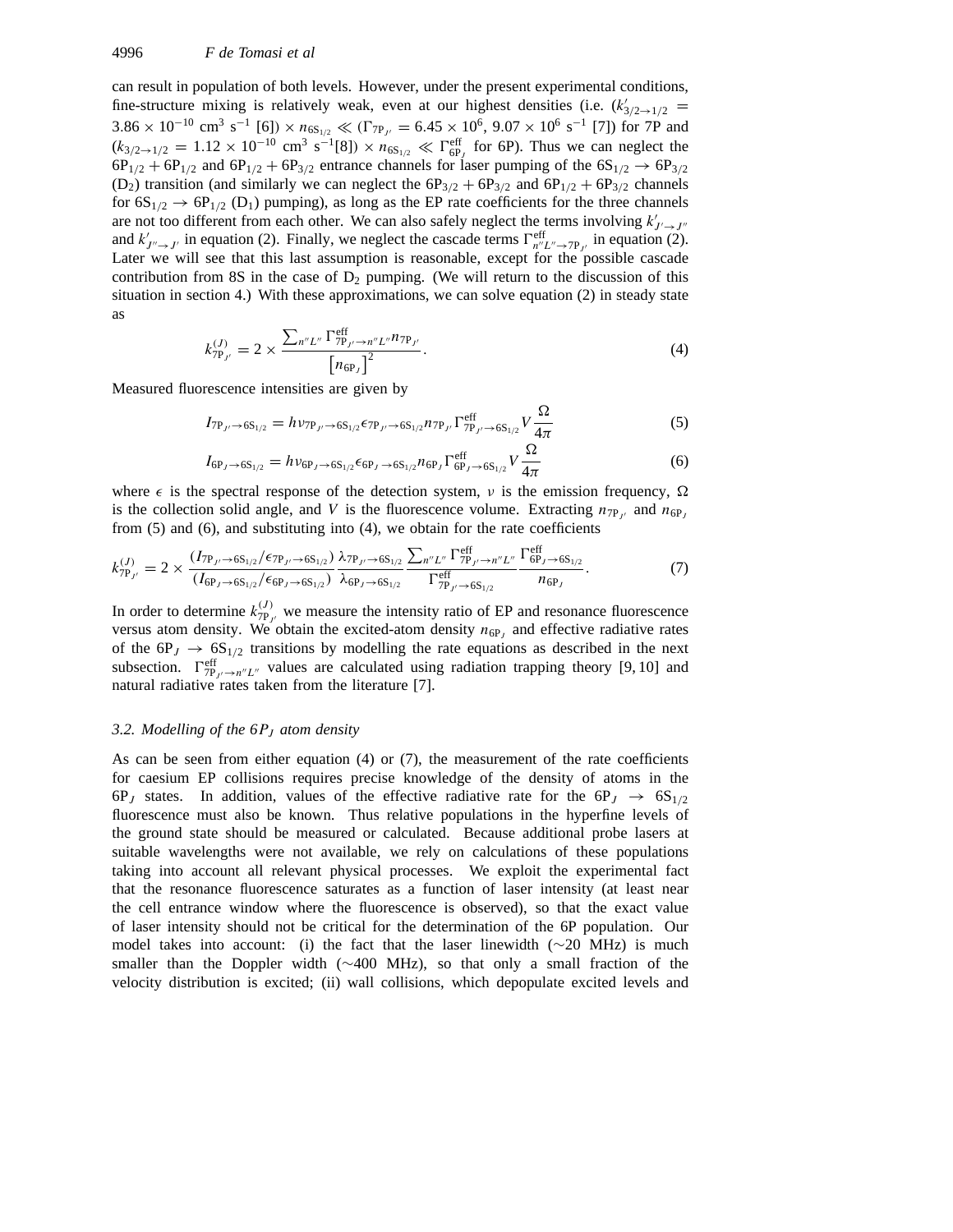thermalize the populations in the hyperfine levels of the ground state; (iii) hyperfine optical pumping in the ground state during the atomic transit time (∼8 *µ*s) across the cell; (iv) the  $6P_{3/2}$  state hyperfine structure, because optical pumping is different for excitation of each  $6P_{3/2}$  state hyperfine level; (v) radiation trapping, which is not negligible for either the  $6P_{1/2}$  or the  $6P_{3/2}$  fluorescence (this last effect influences optical pumping, which in turn affects trapping, so that the two effects must be handled together).

To model optical pumping, we use the fact that the rate of wall collisions is much higher than the interatomic collision rate, so we can neglect the latter for the purpose of calculating the  $6P_J$  density,  $n_{6P_J}$ . This assumption is justified because the average atomic transit time through the cell, in the transverse direction, is much shorter than the mean time between collisions. (For a caesium atom of mass  $M = 2.21 \times 10^{-25}$  kg, with RMS velocity in the plane perpendicular to the cell axis  $v_T = \sqrt{2kT/M}$ , the transit time across a cylindrical cell of radius  $R = 0.9$  mm is ∼8  $\mu$ s at  $T = 400$  K. The relaxation rate for wall collisions is related to this, and is given by [11]

$$
\gamma_w = 1.78 \frac{v_T}{\pi R} = 0.567 \frac{v_T}{R}.
$$
\n(8)

On the other hand, a typical mean time between interatomic collisions is given by  $(\sigma_T n v)^{-1} \sim 40 \mu s$ , where  $n \sim 6.6 \times 10^{13}$  cm<sup>-3</sup> at  $T = 400$  K, *v* is the mean collision velocity between two caesium atoms  $(v = \sqrt{16kT/\pi M})$ , and  $\sigma_T \sim 10^{-14}$  cm<sup>2</sup> is a reasonable upper limit for the geometrical cross section. Thus, interatomic collisions are only a minor perturbation in determining the atomic distribution over ground and excited levels.)

The wall relaxation rate given in equation (8) must be modified when we also consider collisions with the cell entrance window. Our observation zone is a cylinder of radius  $R = 0.9$  mm and length  $L = 0.5$  mm. However, wall relaxation collisions only occur at the entrance window and the side walls; the 'back' surface of the cylinder is open to the cell interior. An extension of the model presented in [11] shows that the correct wall relaxation rate for our geometry (i.e. including the contributions from collisions with the entrance window) is given by

$$
\gamma_w = \left(\frac{0.567}{R} + \frac{0.282}{L}\right)v_T.
$$
\n(9)

Another important assumption of the model is that the velocity distribution in the different hyperfine levels is taken to be thermalized. This assumption is justified when radiation trapping and the long-range velocity exchanging resonant process

$$
6S_{1/2}(v) + 6P_J(v') \rightleftharpoons 6S_{1/2}(v') + 6P_J(v)
$$
\n(10)

cause complete thermalization, as recently studied experimentally [12]. Under these assumptions we can write the rate equations for an ensemble of thermally populated states, in a model similar to that of [13]. The main difference of the present analysis is the inclusion of the hyperfine structure of the  $6P_J$  levels and of radiation trapping.

Rate equations for the densities in the excited levels  $6P_J(F')$ , the ground-state hyperfine level which primarily interacts with the laser  $(6S_{1/2}(F = 4))$ , and the other ground-state hyperfine level  $(6S_{1/2}(F = 3))$ , which is only weakly coupled by the laser, are given by the following:

$$
\dot{n}_{6P_J(F')} = -\sum_{F} B_{6P_J(F') \to 6S_{1/2}(F)} I_L \left( n_{6P_J(F')} - \frac{g_{F'}}{g_F} n_{6S_{1/2}(F)} \right) - \left( \sum_{F} \Gamma_{6P_J(F') \to 6S_{1/2}(F)}^{eff} + \gamma_w \right) n_{6P_J(F')} \tag{11}
$$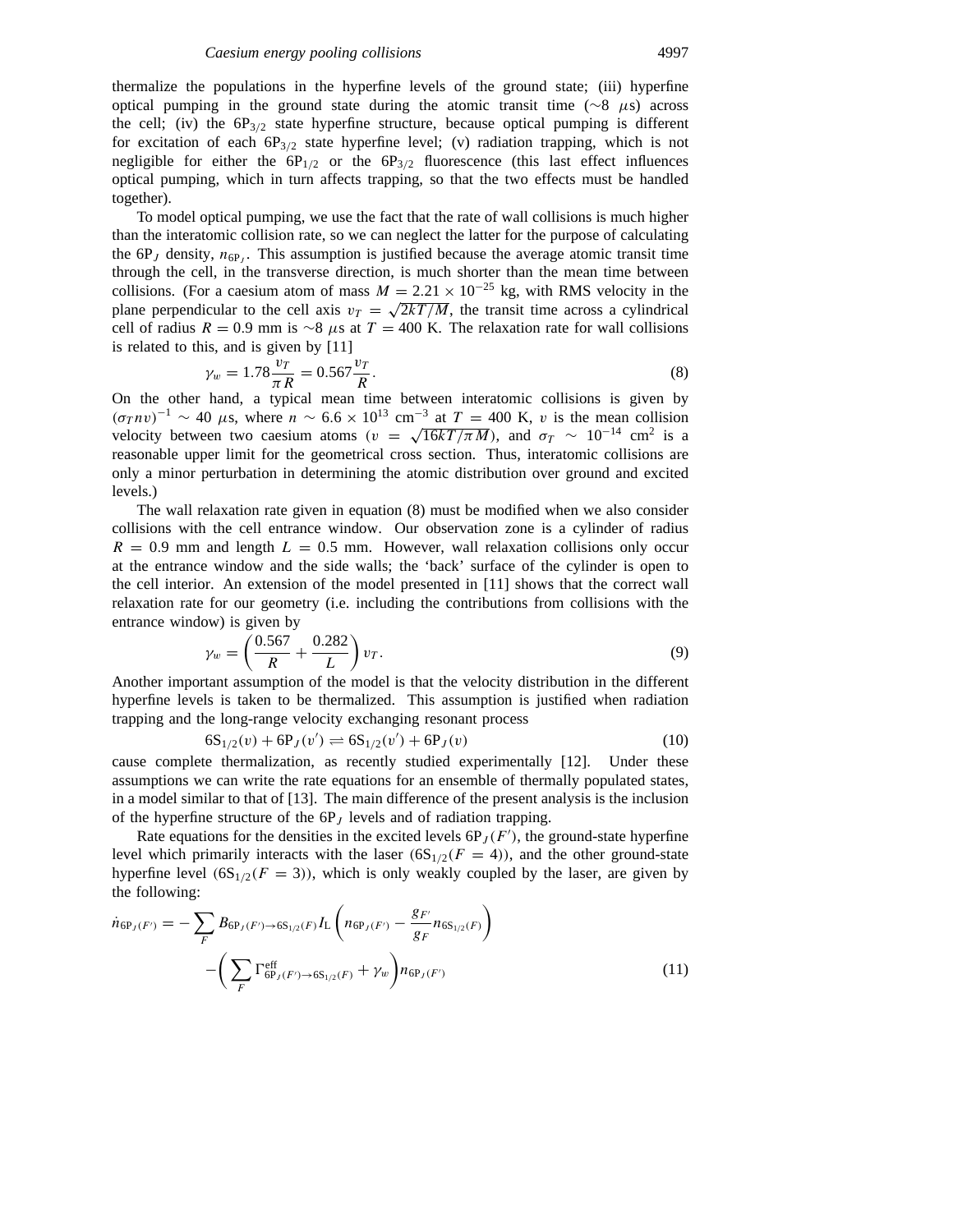4998 *F de Tomasi et al*

$$
\dot{n}_{6S_{1/2}(F=4)} = \sum_{F'} B_{6P_J(F') \to 6S_{1/2}(F=4)} I_L \left( n_{6P_J(F')} - \frac{g_{F'}}{g_{F=4}} n_{6S_{1/2}(F=4)} \right) \n+ \sum_{F'} \Gamma_{6P_J(F') \to 6S_{1/2}(F=4)}^{\text{eff}} n_{6P_J(F')} + \gamma_w \left( \frac{n g_{F=4}}{g_{F=3} + g_{F=4}} - n_{6S_{1/2}(F=4)} \right) \tag{12}
$$
\n
$$
\dot{n}_{6S_{1/2}(F=3)} = \sum_{F'} B_{6P_J(F') \to 6S_{1/2}(F=3)} I_L \left( n_{6P_J(F')} - \frac{g_{F'}}{g_{F=3}} n_{6S_{1/2}(F=3)} \right)
$$

+ 
$$
\sum_{F'} \Gamma_{6P_J(F') \to 6S_{1/2}(F=3)}^{\text{eff}} n_{6P_J(F')} + \gamma_w \left( \frac{n g_{F=3}}{g_{F=3} + g_{F=4}} - n_{6S_{1/2}(F=3)} \right)
$$
. (13)

Here  $\dot{n}_{nL_J(F)}$  is the time rate of change of the  $nL_J(F)$  hyperfine level number density, *n* is the total caesium atom density, and  $I_L$  is the laser intensity. In addition,  $\gamma_w$  is given by equation (9) and  $g_F = (2F + 1)$  is the statistical weight of level *F*. In order to simplify the expression for the level populations we introduce the following definitions:

$$
\beta_{F'F} \equiv \frac{g_{F'}}{g_F} \frac{B_{6P_J(F') \to 6S_{1/2}(F)} I_L}{\sum_{F''} (B_{6P_J(F') \to 6S_{1/2}(F'')} I_L + \Gamma_{6P_J(F') \to 6S_{1/2}(F'')}^{eff}) + \gamma_w}
$$
(14)

$$
Q = \sum_{F'} \beta_{F'4} \left( B_{6P_J(F') \to 6S_{1/2}(F=3)} I_L + \Gamma_{6P_J(F') \to 6S_{1/2}(F=3)}^{eff} + \frac{\gamma_w g_{F=3}}{g_{F=3} + g_{F=4}} \right) + \frac{\gamma_w g_{F=3}}{g_{F=3} + g_{F=4}}
$$
\n(15)

$$
R = \sum_{F'} \beta_{F'3} \left( B_{6P_J(F') \to 6S_{1/2}(F=4)} I_L + \Gamma_{6P_J(F') \to 6S_{1/2}(F=4)}^{eff} + \frac{\gamma_w g_{F=4}}{g_{F=3} + g_{F=4}} \right) + \frac{\gamma_w g_{F=4}}{g_{F=3} + g_{F=4}}.
$$
\n(16)

(The physical significance of these terms is the following:  $\beta_{F/F}$  is just the ratio of population in the excited sublevel  $6P_J(F')$  to that in the ground-state sublevel  $6S_{1/2}(F)$  that would be obtained if we solved equation (11) in steady state using the assumption that the laser couples to only one hyperfine level  $(F)$  of the ground state. Substituting this ratio into equations (12) and (13), we see that  $Q$  and  $R$  represent effective transfer rates between the ground state sublevels, including both hyperfine optical pumping and relaxation through wall collisions.)

 $\sum_{F'} n_{6P_J(F')} + n_{6S_{1/2}(F=4)} + n_{6S_{1/2}(F=3)} = n$ , we may solve equations (11)–(13) in steady Taking into account the constraint that the total number of atoms is conserved, i.e. state to yield

$$
n_{6S_{1/2}(F=4)} = \frac{Rn}{R(1 + \sum_{F'} \beta_{F'4}) + Q(1 + \sum_{F'} \beta_{F'3})}
$$
(17)

$$
n_{6S_{1/2}(F=3)} = \frac{Qn_{6S_{1/2}(F=4)}}{R}
$$
\n(18)

$$
n_{6P_J(F')} = \sum_F \beta_{F'F} n_{6S_{1/2}(F)}.
$$
\n(19)

For a laser frequency  $\omega_L$ , the stimulated emission rates are given by

$$
B_{6P_J(F')\to 6S_{1/2}(F)}(\omega_L) = \frac{\lambda^3}{8\pi hc} \frac{\Gamma_{6P_J(F')\to 6S_{1/2}(F)} \Gamma}{\Delta\sqrt{\pi}}
$$
  
 
$$
\times \int_{-\infty}^{+\infty} \frac{\exp[-(\omega - \omega_{6P_J(F')\to 6S_{1/2}(F)})^2/\Delta^2]}{(\omega_L - \omega)^2 + (\Gamma/2)^2} d\omega
$$
 (20)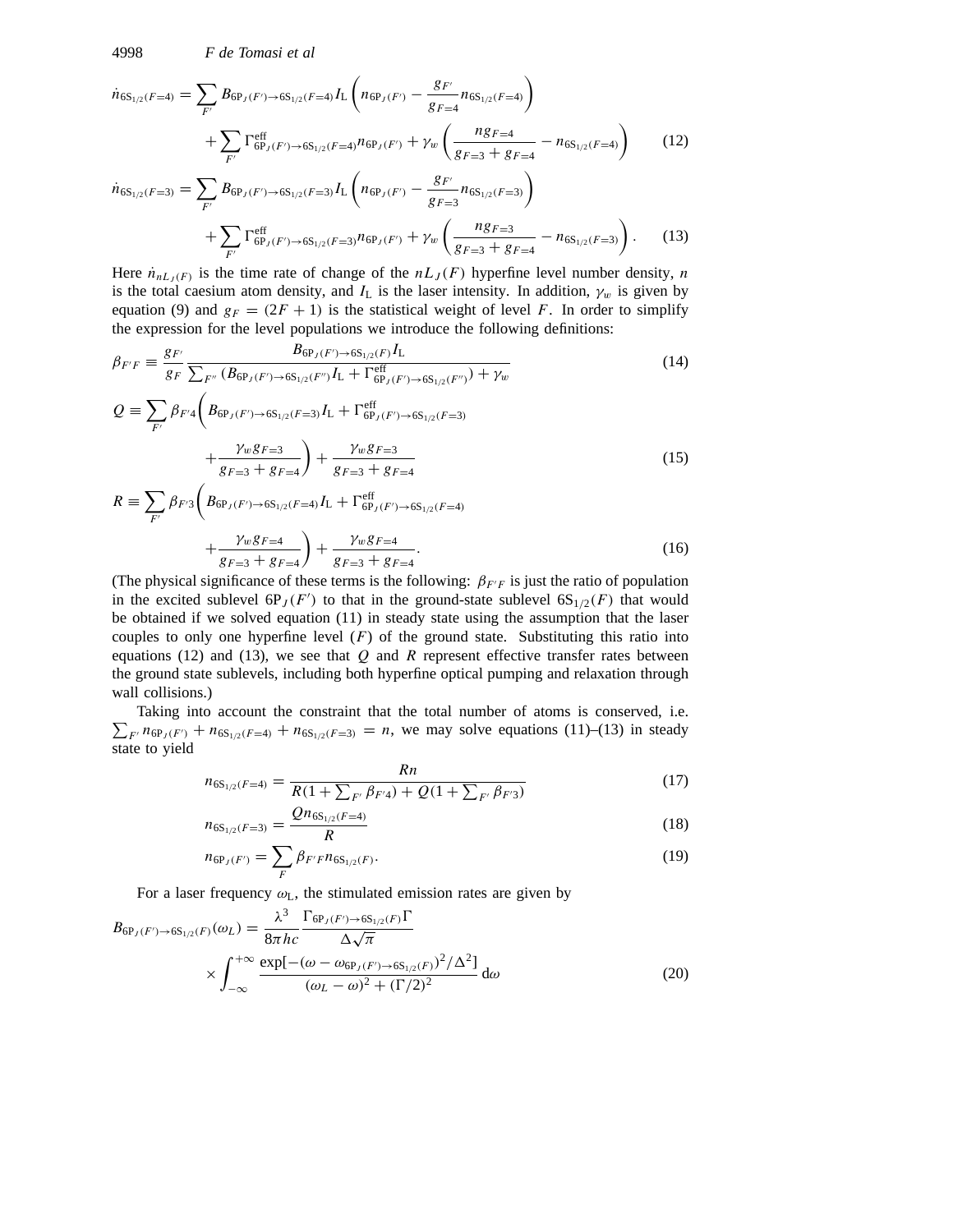where  $\lambda$  is the transition wavelength, *h* and *c* are Planck's constant and the speed of light, respectively,  $\Gamma_{6P_J(F') \to 6S_{1/2}(F)}$  is the natural radiative rate, and  $\omega_{6P_J(F') \to 6S_{1/2}(F)}$  is the line centre frequency of the hyperfine transition. Here  $\Delta = \frac{2\pi}{\lambda} \sqrt{\frac{2kT}{M}}$  is a measure of the Doppler width, and  $\Gamma = \Gamma_{6P_J \to 6S_{1/2}} + \Gamma_L + \Gamma_{SB}$  is the Lorentzian line width (FWHM). The three contributions to the Lorentzian width represent natural broadening  $(\Gamma_{6P_1 \to 6S_{1/2}} = 3.26 \times 10^7 \text{ s}^{-1}$  and  $2.89 \times 10^7 \text{ s}^{-1}$  for the D<sub>2</sub> and D<sub>1</sub> lines, respectively [7]), the laser linewidth ( $\Gamma_L = 1.26 \times 10^8 \text{ s}^{-1}$ ), and self-broadening ( $\Gamma_{SB} = 9.48 \times 10^{-7} n \text{ s}^{-1}$ and  $4.71 \times 10^{-7}$ *n* s<sup>-1</sup> for D<sub>2</sub> [14] and D<sub>1</sub> [15], respectively). Hyperfine transition rates  $\Gamma_{6P_J(F') \to 6S_{1/2}(F)}$  are taken from [16].

In the presence of radiation trapping, the radiative rates must be considered as dependent on the ground- and excited-state hyperfine level populations. The various spontaneous emission coefficients are multiplied by the trapping factors  $g_F^T$  lowering the transition probability:

$$
\Gamma_{6P_J(F') \to 6S_{1/2}(F)}^{\text{eff}} = g_F^T \Gamma_{6P_J(F') \to 6S_{1/2}(F)}.
$$
\n(21)

The  $g_F^T$  trapping factors can be calculated using the standard theory of radiation trapping as given by Holstein in the formulation developed by Molisch *et al* [9, 10]. They depend on *F* because the two sublevels of the ground state are sufficiently separated in frequency that photons emitted on transitions to  $F = 3$  are highly unlikely to be reabsorbed by atoms in  $F = 4$  and vice versa, at these temperatures.

In the above rate equations all radiative rates are effective rates. As a consequence, an analytical solution of equations  $(17)$ – $(19)$  is impossible. However, it is possible to solve these equations using an iterative approach. In steady state, for a given distribution of atomic population in the various hyperfine levels, and considering the populations independent of the radial position in the cell, we can write the absorption coefficient for the transitions  $6S_{1/2}(F) \rightarrow 6P_J$  starting from the hyperfine level F, as a superposition of unresolved Doppler lines:

$$
k_F(\omega) = \hbar \omega \sum_{F'} B_{6P_J(F') \to 6S_{1/2}(F)}(\omega) \left[ \frac{g_{F'}}{g_F} n_{6S_{1/2}(F)} - n_{6P_J(F')} \right].
$$
 (22)

To calculate the trapping factor, the maximum absorption coefficient  $k_F^{\text{max}}$  is calculated as in [1]. From equations (17)–(19), we determine populations in the absence of trapping and use them to calculate approximate trapping factors. The populations are then recalculated using the new values of  $\Gamma^{\text{eff}}$  in equations (17)–(19); this procedure is iterated until a variation of less than 1% in the populations is obtained. When the process has converged, we calculate trapping factors for the  $7P_{J'} \rightarrow 6S_{1/2}(F)$  transitions. The reductions in the  $7P \rightarrow 6S$ transition probabilities are less severe than those for  $6P \rightarrow 6S$ , and the changes from the natural radiative rates for the 7P  $\rightarrow$  6S transitions range from less than 1% at the lowest temperature to 60% at the highest temperature. Since the  $6P_{3/2}$ ,  $7P_{1/2}$  and  $7P_{3/2}$  state hyperfine structures are not resolved due to Doppler broadening, we use a single trapping factor to describe emission from all hyperfine levels within each of those states to a given ground-state hyperfine level  $6S_{1/2}(F)$ . Thus we suppose that emitted photons see the same absorption coefficient regardless of the initial hyperfine level. For  $6P_{1/2}$ , the hyperfine levels are sufficiently separated that individual  $F' \rightarrow F$  trapping factors must be calculated. In the following, we will always implicitly assume that  $D_1$  line trapping factors refer to  $F' = 3$ .

Because the laser beam fills the entire cell diameter, we only consider the lowest mode for the trapping problem. (In [1], a 10-mode expansion was necessary because, in that case, the laser beam diameter was much smaller than the cell diameter.) Generally, trapping calculations of this type are based upon some 'ideal' geometry such as a sphere,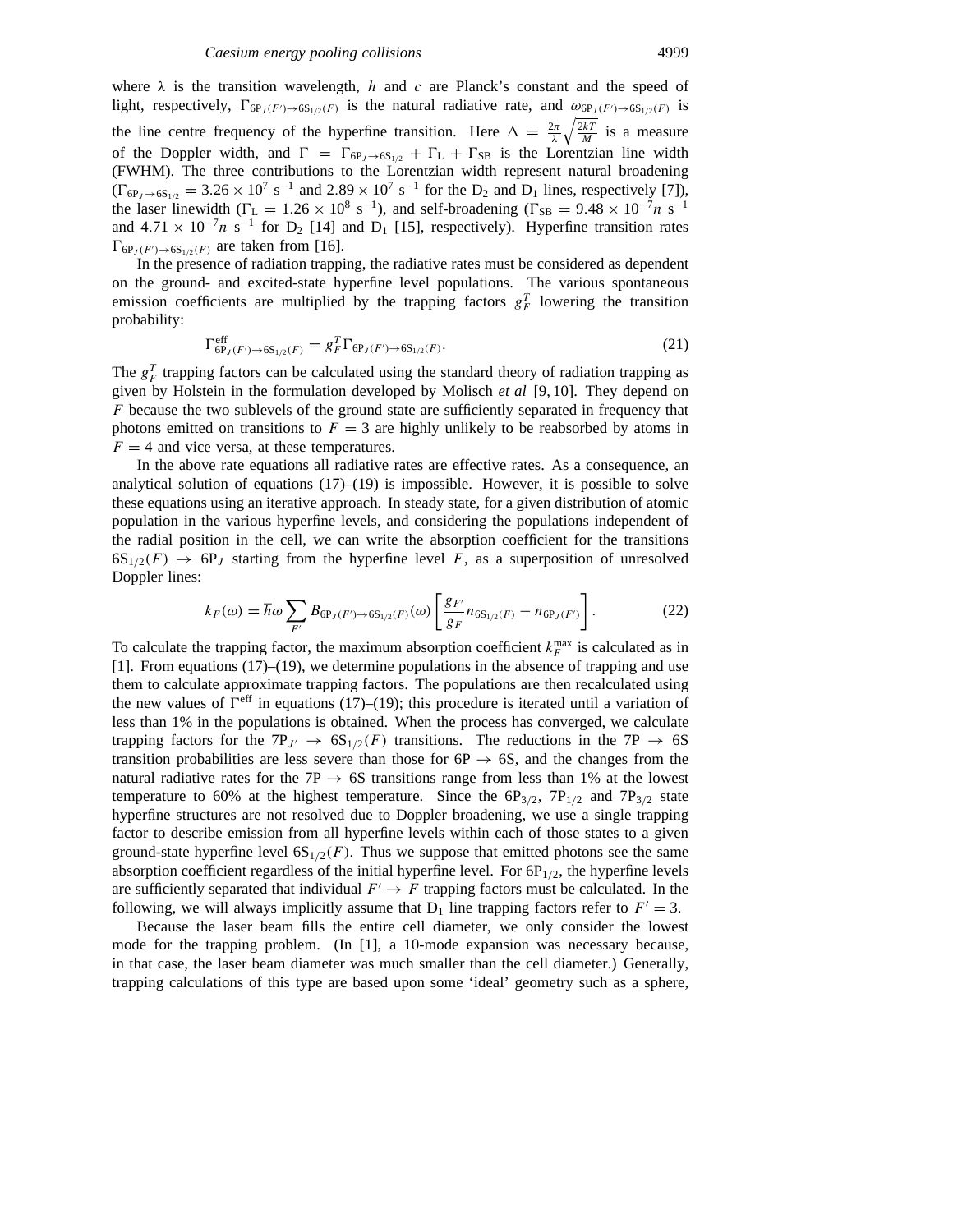an infinite cylinder, or an infinite slab. Such an approximation is required in the present case since analytic formulae for the trapping factors are needed to keep the computation time manageable in our iterative solution. Here we can calculate  $g_F^T$  from the infinite cylinder approximation [9], using  $k_F^{\text{max}} R$  as the input parameter, with  $R = 0.9$  mm being the cell radius. However, the infinite cylinder is not a very good match to our geometry, because we observe fluorescence from a region close to the cell entrance window where the smallest photon escape distance is about half of the cell radius. Thus the infinite cylinder approximation clearly overestimates the trapping since light can also escape from the cell entrance window. In the opposite extreme, a sphere of radius  $L/2$ , where  $L = 0.5$  mm is the length of the observation zone, must represent a lower bound on the trapping since all photon escape distances from the centre of the observation zone are at least as great as *L/*2 [9]. Here we have chosen to model the trapping geometry as an infinite slab of thickness equal to *L*, with the input parameter to the trapping calculations being  $k_F^{\text{max}} L$  [10]. We believe the slab represents a good compromise for the geometry since the neglect of escape out of the side walls is partially compensated in the slab calculations by inclusion of escape out of the 'back' slab face into the cell interior (escape in that direction does not occur effectively since photons leaving the observation zone through that 'surface' are replaced by other photons entering through the same surface from further down the length of the cell). The slab calculations yield trapping factors  $g_F^T$  which are approximately a factor of 2 smaller and a factor of 2 larger than those obtained from the sphere and infinite cylinder formulae, respectively. We believe the uncertainty in the  $g_F^T$  factors is much less than a factor of two, since the sphere and cylinder are unrealistic extreme cases. However, the uncertainty in the trapping factors is certainly one of the most important sources of uncertainty in the EP rate coefficients derived from our experimental data.

We note here that the calculation of the level populations using this model of optical pumping and radiation trapping depends on the laser frequency. The latter was not measured in our experiment, but rather it was set to maximize the  $6P_J \rightarrow 6S_{1/2}$  fluorescence. Experimentally this frequency also maximizes the absorption. Thus our model calculations were carried out as a function of laser frequency in order to determine the frequency that maximizes these signals. It turns out from the model that fluorescence and absorption are maximized at the same frequency (see figure 3(*b*)). Once this frequency was found, all further calculations were based upon the assumption that this was the laser frequency actually used in the experimental measurements of  $I_{6P_J \to 6S_{1/2}}$  and  $I_{7P_{J'} \to 6S_{1/2}}$ . The laser frequency dependence of the level populations, trapping factors and the absorption coefficient are presented in the next section.

#### **4. Results and discussion**

For 6P<sub>3/2</sub> excitation at different temperatures, we have calculated the various parameters entering into the determination of the EP rate coefficients, i.e.

$$
n_{6P_{3/2}}, \qquad \Gamma_{6P_{3/2}\rightarrow 6S_{1/2}(F)}^{\text{eff}} \qquad \text{and} \qquad G_{7P_{J'}} \equiv \frac{\sum_{n''L''} \Gamma_{7P_{J'}\rightarrow n''L''}^{\text{eff}}}{\Gamma_{7P_{J'}\rightarrow 6S_{1/2}}^{eff}} \left/ \frac{\sum_{n''L''} \Gamma_{7P_{J'}\rightarrow n''L''}}{\Gamma_{7P_{J'}\rightarrow 6S_{1/2}}}\right.
$$

as a function of laser detuning. The effective transition probability for the  $6P<sub>J</sub>$  level is calculated by averaging the effective hyperfine transition probabilities, weighted with the populations of the hyperfine sublevels:

$$
\Gamma_{6\text{P}_J \to 6\text{S}_{1/2}}^{\text{eff}} = \frac{\sum_{F, F'} \Gamma_{6\text{P}_J(F') \to 6\text{S}_{1/2}(F)}^{\text{eff}} n_{6\text{P}_{J(F')}}}{n_{6\text{P}_J}}
$$
(23)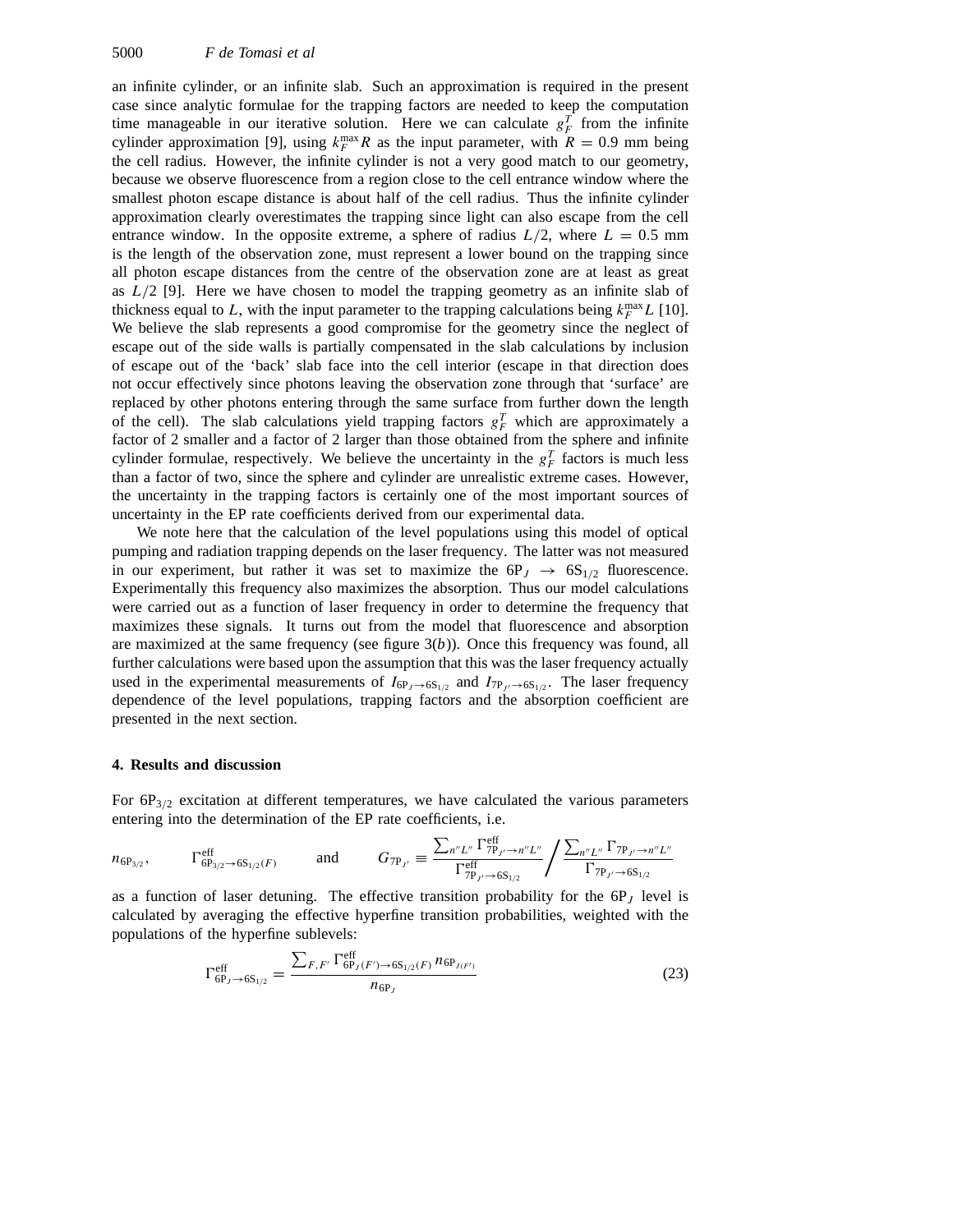

**Figure 3.** Variables of the theoretical model versus laser detuning at temperature  $T = 372$  K and laser intensity  $I_L = 0.6 \text{ W cm}^{-2}$  for  $6S_{1/2} \rightarrow 6P_{3/2}$  excitation. Laser detuning, in MHz, is measured from the line centre of the  $F = 4 \rightarrow F' = 3$  transition. All populations are normalized to the total density of atoms. (*a*) Populations  $n_{6S_{1/2}(F=3)}$ ,  $n_{6S_{1/2}(F=4)}$  in the groundstate hyperfine levels, and population of the upper state  $n_{6P_{3/2}}$ . (*b*) Absorption coefficient for the  $6S_{1/2} \rightarrow 6P_{3/2}$  transition and the corresponding fluorescence intensity. (*c*) Trapping factors  $g_3^T$  and  $g_4^T$  for the group of transitions terminating on the  $6S_{1/2}(F = 3)$  and  $6S_{1/2}(F = 4)$ levels, respectively.

The laser intensity was taken to be 0*.*6 W cm−2, which was close to the experimental value. Table 1 reports the values of  $n_{6P_{3/2}}/n$ ,  $g_{6P_{3/2}}^T \equiv \Gamma_{6P_{3/2}}^{\text{eff}} / \Gamma_{6P_{3/2} \to 6S_{1/2}}$ , and  $G_{7P_J}$ , at the laser frequency of maximum  $6P_{3/2}$  fluorescence. As the temperature increases from 354 K towards 392 K, the fraction of the population  $n_{6P_{3/2}}/n$  increases by a factor of 2, whereas  $\Gamma_{6P_{3/2}\rightarrow 6S_{1/2}}^{\text{eff}}$  decreases by about 60%. The 7P<sub>J</sub> factors  $G_{7P_{J'}}$  increase with temperature, the increase being slightly more pronounced on the  $7P_{3/2} \rightarrow 6S_{1/2}$  transition. We report also in table 1 (b columns) the same quantities calculated under the assumption that the distribution of population among the various hyperfine sublevels of the  $6P_{3/2}$  state is thermalized because of radiation trapping. Calculations labelled a are based upon the opposite assumption that the  $6P_{3/2}$  state hyperfine levels retain the population distribution created by the laser pumping. In the thermalized version, the temperature behaviour of all parameters is similar, although values for  $n_{6P_{3/2}}$  and  $g_{6P_{3/2}}^T$  are lower. We have calculated the frequency positions of the maxima of  $6P_{3/2}$  fluorescence,  $6P_{3/2}$  population (7P<sub>J</sub> fluorescence maximum) and the absorption coefficient, with and without the assumption of thermalization among the upper-state hyperfine levels. We find that the positions of these maxima do not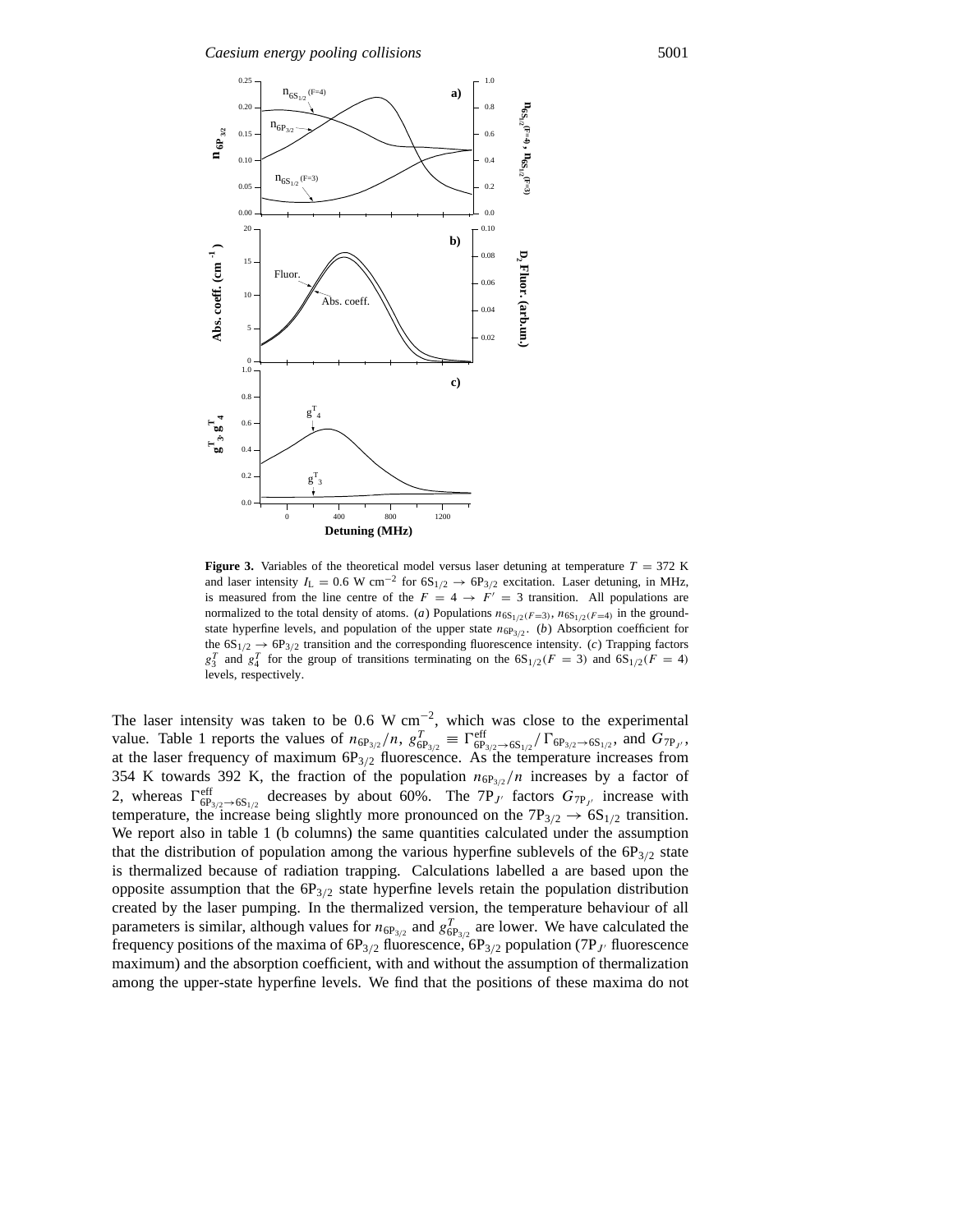| hyperfine sublevels of the excited state. |                  |        |                  |       |                |      |                |      |
|-------------------------------------------|------------------|--------|------------------|-------|----------------|------|----------------|------|
|                                           | $n_{6P_{3/2}}/n$ |        | $g_{6P_{3/2}}^T$ |       | $G_{7P_{1/2}}$ |      | $G_{7P_{3/2}}$ |      |
| T(K)                                      | a                | b      | a                | b     | a              | b    | a              | b    |
| 354                                       | 0.147            | 0.0639 | 0.592            | 0.551 | 1.02           | 1.02 | 1.05           | 1.05 |
| 359                                       | 0.153            | 0.0823 | 0.548            | 0.504 | 1.02           | 1.02 | 1.06           | 1.06 |
| 363                                       | 0.163            | 0.0995 | 0.516            | 0.465 | 1.03           | 1.03 | 1.08           | 1.07 |
| 368                                       | 0.175            | 0.124  | 0.475            | 0.415 | 1.03           | 1.03 | 1.10           | 1.09 |
| 372                                       | 0.193            | 0.145  | 0.425            | 0.376 | 1.04           | 1.04 | 1.12           | 1.11 |
| 376                                       | 0.209            | 0.167  | 0.384            | 0.338 | 1.05           | 1.05 | 1.15           | 1.14 |
| 380                                       | 0.225            | 0.189  | 0.345            | 0.303 | 1.06           | 1.06 | 1.17           | 1.16 |
| 384                                       | 0.241            | 0.212  | 0.309            | 0.270 | 1.07           | 1.07 | 1.21           | 1.19 |
| 387                                       | 0.254            | 0.229  | 0.282            | 0.247 | 1.08           | 1.08 | 1.24           | 1.22 |
| 392                                       | 0.270            | 0.257  | 0.242            | 0.213 | 1.10           | 1.11 | 1.29           | 1.27 |

**Table 1.** Fractions of population in the excited state and radiation-trapping factors (calculated as the Molisch fundamental (lowest) mode decay rate—see [9, 10]) for different temperatures in the case of  $6P_{3/2}$  excitation. a, without thermalization; b, with thermalization assumed among

change much with temperature and laser intensity under the two assumptions.

Figure 3 reports populations,  $6P_{3/2} \rightarrow 6S_{1/2}$  resonance fluorescence,  $6S_{1/2} \rightarrow 6P_{3/2}$ absorption coefficient, and trapping factors  $g_F^T$  for the  $6P_{3/2} \rightarrow 6S_{1/2}$  fluorescence versus laser detuning (with respect to the  $F = 4 \rightarrow F' = 3$  transition, in MHz) at a temperature  $T = 372$  K and laser intensity  $I_L = 0.6$  W cm<sup>-2</sup>. The maximum of the excited state population does not coincide with the maximum of absorption or fluorescence. Figure 4 shows the same quantities as a function of laser intensity near the frequency of maximum fluorescence. It may be noted that the population in the excited state stays constant in the range of laser intensities close to the experimental value  $I_L = 0.6$  W cm<sup>-2</sup> (for very large intensities, the  $6P_{3/2}$  state population starts to decrease because of optical pumping). This is a confirmation that the measured values of rate constants should not depend critically on the laser power, within the range used in this experiment. Both  $6P_{3/2} \rightarrow 6S$  fluorescence and the absorption coefficient show a saturation behaviour as observed in the experiment and as expected.

In the case of  $6P_{1/2}$  excitation, the behaviour of all parameters versus temperature is similar to that in the case of excitation of the  $6P_{3/2}$  state. However, the range of temperatures needed to produce useful EP signals was slightly higher when pumping the  $6P_{1/2}$  state (even though the EP rate coefficients are larger) because of the following factors: the lower laser power available, the smaller oscillator strength of the  $6S_{1/2} \rightarrow 6P_{1/2}$  transition, the greater importance of optical pumping due to the absence of cycling transitions, and shorter effective lifetimes for atoms in the  $6P_{1/2}$  state due to a lower radiation trapping probability. In table 2 we give the maximum values of  $n_{6P_{1/2}}/n$ ,  $g_{6P_{1/2}}^T \equiv \Gamma_{6P_{1/2} \to 6S_{1/2}}^{\text{eff}}/\Gamma_{6P_{1/2} \to 6S_{1/2}}$  and  $G_{7P_{I'}}$ , assuming no thermalization among the excited state hyperfine levels. In figure 5 we show the same quantities as in figure 3 versus laser detuning, but for the case of  $6P_{1/2}$ excitation, at  $T = 384$  K and laser intensity  $I_L = 0.25$  W cm<sup>-2</sup>. In this case, the hyperfine sublevels of the  $6P_{1/2}$  state are Doppler resolved and there are no 'closed' transitions. Thus the laser frequencies that maximize the absorption coefficient, the excited-state population  $n_{6P_{1/2}}$ , and the resonance fluorescence always coincide near zero detuning. Laser intensities available in this case are lower than for  $6P_{3/2}$  excitation, but are still in the region where the various parameters are not critically dependent on the intensity. Figure 6 shows the laser intensity dependence of the various parameters for  $6P_{1/2}$  excitation.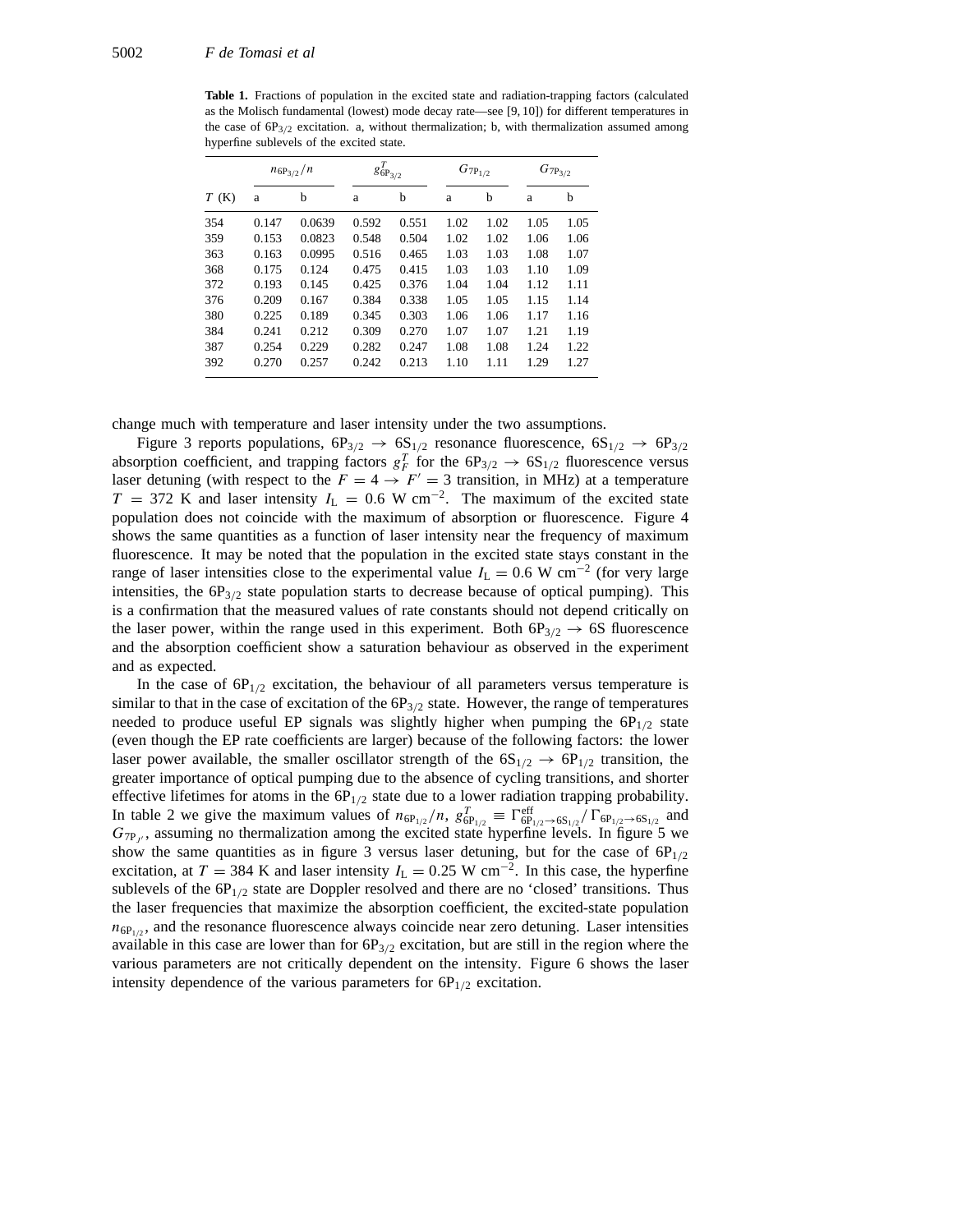

**Figure 4.** Variables of the theoretical model versus laser intensity at temperature  $T = 372$  K and laser frequency detuning of 400 MHz from the  $6S_{1/2}(F = 4) \rightarrow 6P_{3/2}(F' = 3)$  transition. (*a*) Excited-state population and fluorescence intensity. (*b*) Trapping factors and absorption coefficient.

**Table 2.** Fractions of population in the excited state and radiation-trapping factors (calculated as the Molisch fundamental (lowest) mode decay rate—see [9, 10]) for different temperatures in the case of  $6P_{1/2}$  excitation assuming no thermalization among hyperfine sublevels of the excited state.

| T(K) | $n_{6P_{1/2}}/n$ | $g_{6\text{P}_{1/2}}^T$ | $G_{7P_{1/2}}$ | $G_{7P_{3/2}}$ |
|------|------------------|-------------------------|----------------|----------------|
| 368  | 0.0491           | 0.233                   | 1.04           | 1.11           |
| 376  | 0.0625           | 0.212                   | 1.06           | 1.16           |
| 384  | 0.0783           | 0.197                   | 1.09           | 1.24           |
| 392  | 0.0954           | 0.185                   | 1.13           | 1.35           |
| 402  | 0.117            | 0.176                   | 1.20           | 1.58           |
| 410  | 0.133            | 0.170                   | 1.29           | 1.85           |

Experimental results for the  $k_{7P_{J'}}^{(3/2)}$  and  $k_{7P_{J'}}^{(1/2)}$  rate coefficients are summarized in table 3. These values are obtained, from equation (7), using the measured fluorescence intensity ratios. The rate coefficients show a slight dependence on the temperature. In the case of 6P3*/*<sup>2</sup> excitation, assuming no thermalization of excited hyperfine sublevels, the rate coefficients increase slightly with temperature over the entire interval. When thermalization is assumed, the rate coefficients decrease with  $T$ . Presented in  $[12]$  is an experimental study of the thermalization of caesium  $6P_{1/2}$  and  $6P_{3/2}$  state velocity-selected populations and hyperfine-level populations due to the combined processes of radiation trapping and resonance exchange collisions. The experiments of [12] were carried out in a cell of radius 1.05 cm which is much bigger than the capillary cell used in the present experiment. Nevertheless, the results of [12] show that thermalization occurs whenever the probability of reabsorption of resonance photons in the vapour is significant. Thus we believe that the thermalization assumption is valid, for our case, above roughly  $T = 370$  K and we therefore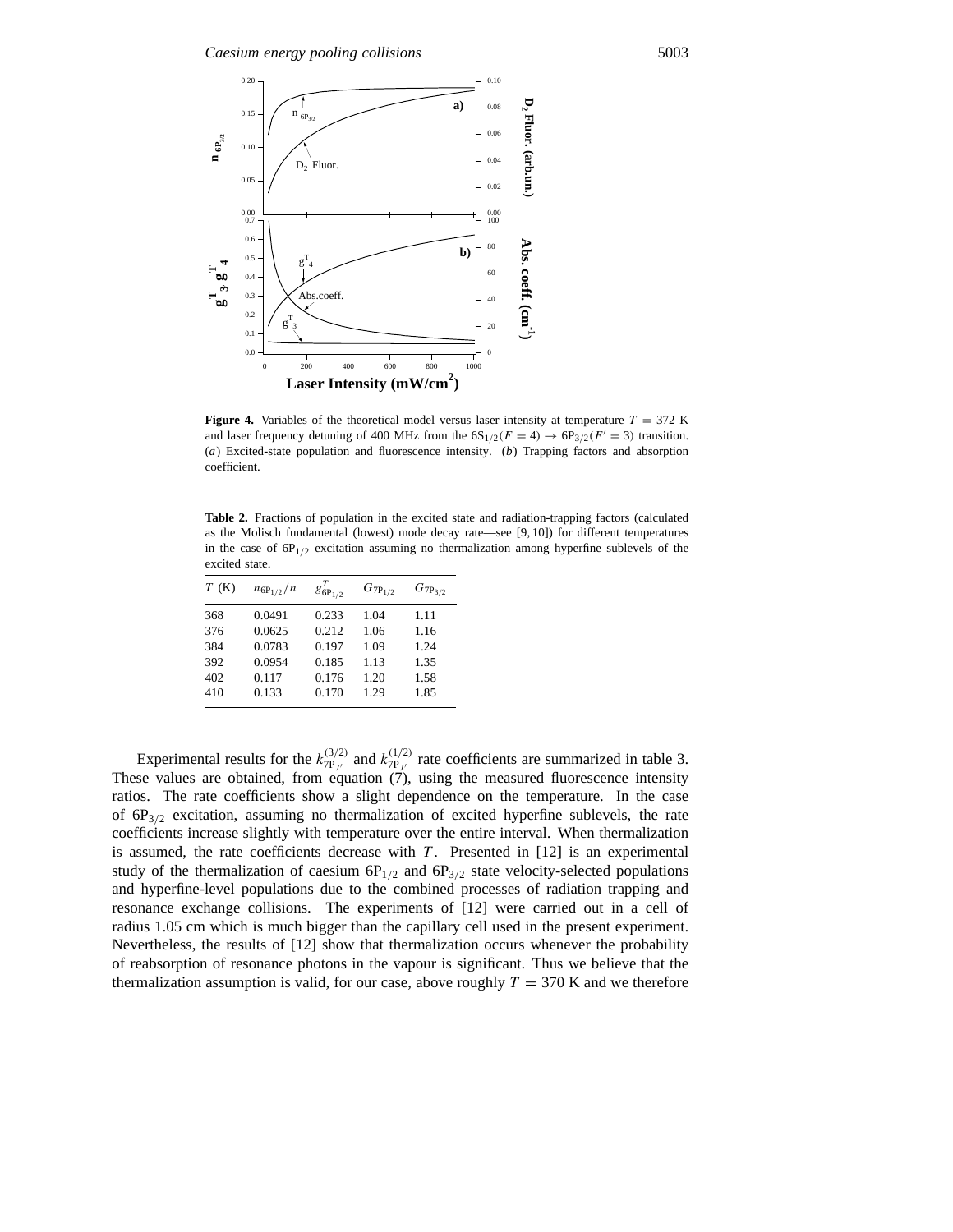

**Figure 5.** Variables of the theoretical model versus laser detuning at temperature  $T = 384$  K and laser intensity  $I_L = 0.25 \text{ W cm}^{-2}$  for  $6S_{1/2} \rightarrow 6P_{1/2}$  excitation. Laser detuning, in MHz, is measured from the  $6S_{1/2}(F = 4) \rightarrow 6P_{1/2}(F' = 3)$  transition (see figure 3 caption for description of the various curves).

average the thermalized values above this temperature with the unthermalized values below to obtain our final reported rate coefficients. Our averaged values for the  $7P_J$  EP rate coefficients are given in table 4 for  $6P_{3/2}$  and  $6P_{1/2}$  excitation.

We now discuss terms neglected in going from equation (2) to equation (4), and the other sources of uncertainty in our final rate-coefficient values. In the sum representing cascade emission we can have contributions to the  $7P_{J'}$  population from the  $6D_J$  and  $8S_{1/2}$  levels. We determine from our observations at higher atom densities, and from the results for the relevant EP rates obtained in [1], that this contribution to the  $7P_{J'}$  populations can amount to as much as 10–15% and 40–80% for cascade from the 6D and 8S levels, respectively, for  $D_2$  pumping, but less than 3% and 1% for  $D_1$  pumping. In the present experiment, a search was made for  $8S \rightarrow 6P_J$  fluorescence at 761.1 and 794.6 nm with  $D_2$  pumping, but this could only be observed for temperatures above 410 K. Since the detection system sensitivity is much greater for the blue  $7P_{J'} \rightarrow 6S$  fluorescence, this does not preclude a significant 8S cascade contribution. However, it is also possible that the 8S fluorescence observed here and in the experiment of [1] only at the highest temperatures, is due to sources other than EP collisions. For example, 8S might be populated by recombination or excitation transfer collisions involving electrons produced by associative ionization, Penning ionization, or photoionization, but only at the highest temperatures of these experiments. (The absence of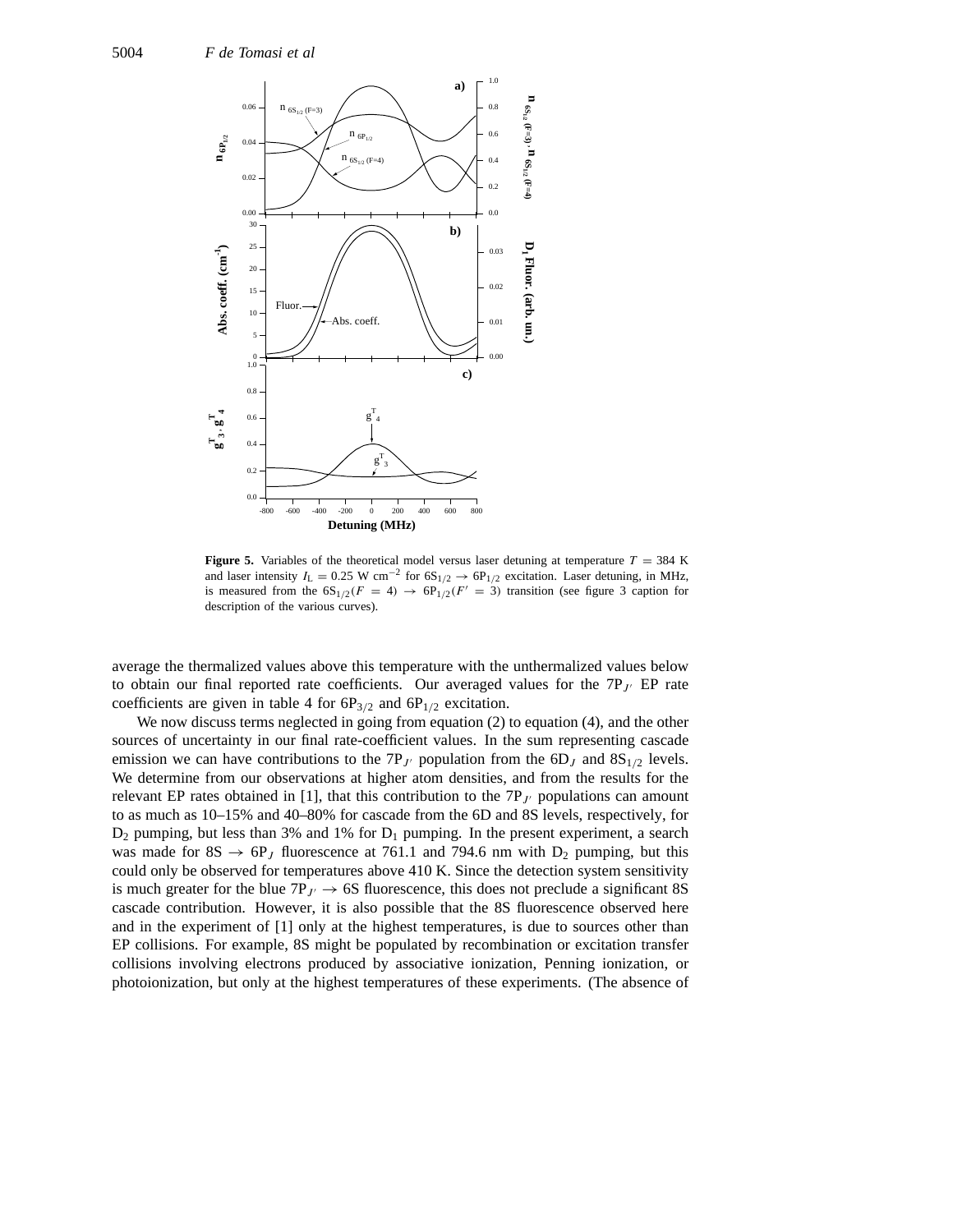

**Figure 6.** Variables of the theoretical model versus laser intensity at temperature  $T = 384$  K and laser frequency resonant with the  $6S_{1/2}(F = 4) \rightarrow 6P_{1/2}(F' = 3)$  transition.

fluorescence from other high-lying levels at all but the highest temperatures is evidence that such ionization processes are not important over most of the range of temperatures studied here.) Thus we cannot rule out a significant cascade contribution to our measured values of  $k_{7P_{J'}}^{(3/2)}$ . In the case of 6P<sub>3/2</sub> excitation, the neglect of 6P<sub>1/2</sub> + 6P<sub>1/2</sub> EP collisions introduces negligible error in our rate coefficients, but the contribution from  $6P_{1/2} + 6P_{3/2}$  collisions can be significant, because the energy deficit is much smaller than for  $6P_{3/2} + 6P_{3/2}$  collisions. At present, we cannot estimate this contribution, but this question can be answered by a two-laser experiment to investigate  $6P_{1/2} + 6P_{3/2}$  EP collisions which may yield the biggest cross sections. In the case of  $6P_{1/2}$  excitation, the rate coefficients are much larger, and we estimate that  $6P_{1/2} + 6P_{3/2}$  and  $6P_{3/2} + 6P_{3/2}$  collisions will not contribute significantly to the uncertainties. Other sources of uncertainty include the approximate treatment of radiation trapping and relaxation through wall collisions, and the laser detuning dependence of the various model parameters since laser detuning was not carefully monitored. One final source of uncertainty is related to the choice of which theoretical natural radiative rates to use in order to calculate branching factors. These vary significantly between different theoretical calculations found in the literature,  $[7, 17–30]$ . In  $[1]$  the values given by Warner  $[7]$  were chosen because a self-consistent set for all relevant radiative rates was needed. Here we have again chosen to use the values of Warner so that our results can be directly compared with those of [1].

Values in table 4 reflect statistical errors only. We believe that in light of possible systematic errors discussed above, the overall rate coefficients should be considered to be accurate only to within a factor of 2 (excluding the possible systematic 8S contribution to  $k_{7P_{J'}}^{(3/2)}$  mentioned above). The current values are also compared in table 4 with the values we obtained in the very different experimental circumstances of [1]. It can be seen that the two sets of results agree, but only to within the rather large combined error bars (systematic as well as statistical) of the two experiments. The fact that this agreement is only marginal is a reflection of the difficulties associated with measurements of this type. However, it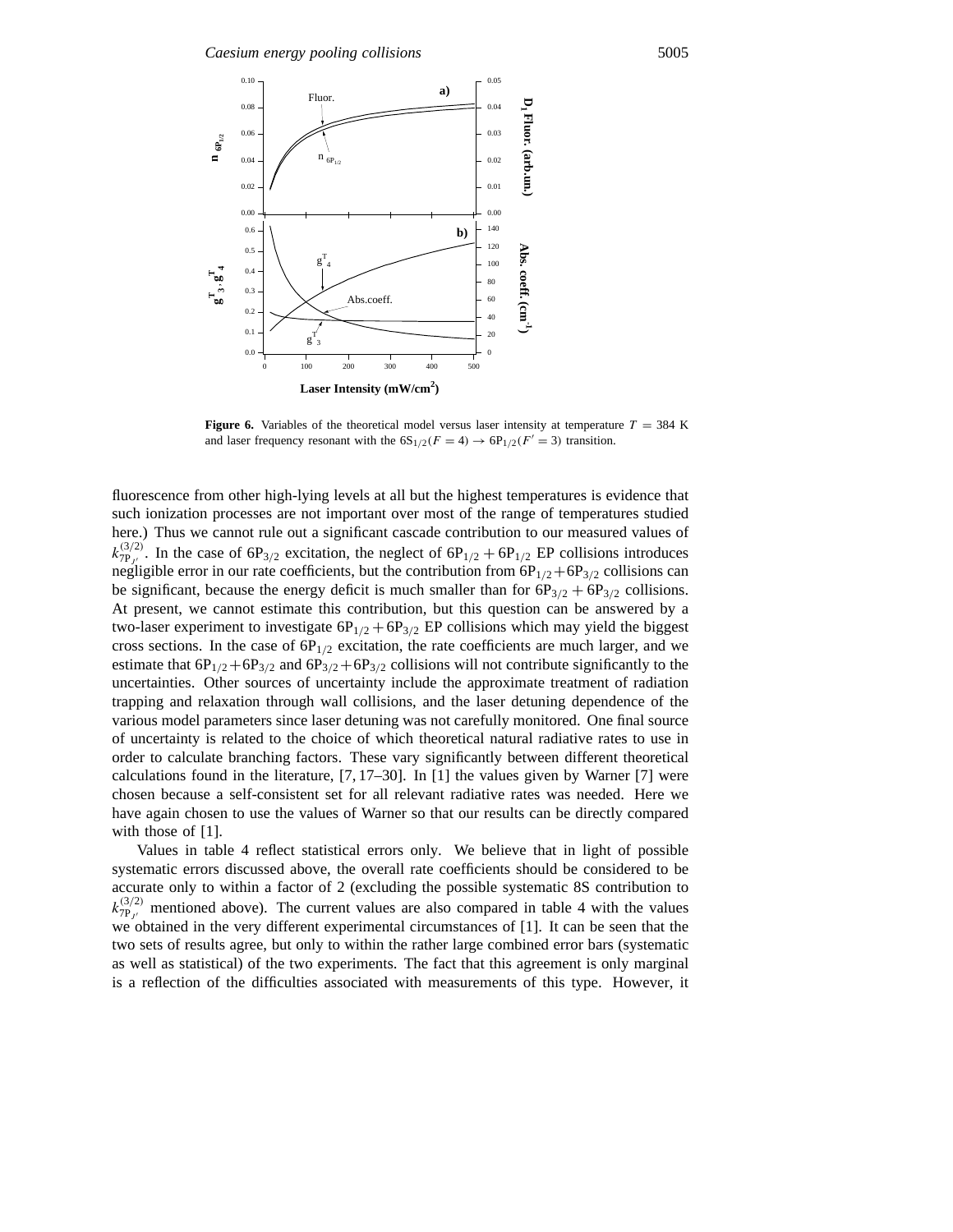**Table 3.** EP rate coefficients in the case of  $6P_{3/2}$  and  $6P_{1/2}$  excitation. a, without thermalization; b, with thermalization assumed among hyperfine sublevels of the excited state. For  $6P_{1/2}$ excitation we assume no thermalization takes place. Error bars for  $6P_{3/2}$  excitation represent statistical uncertainties as obtained from five independent measurements at each  $T$ ; for  $6P_{1/2}$ excitation only one measurement was made for each *T* .

6P3*/*<sup>2</sup> excitation

|                       | $k_{7P_{3/2}}^{(3/2)}$ (10 <sup>-12</sup> cm <sup>3</sup> s <sup>-1</sup> ) |               | $k_{7P_{1/2}}^{(3/2)}$ (10 <sup>-12</sup> cm <sup>3</sup> s <sup>-1</sup> ) |               |  |
|-----------------------|-----------------------------------------------------------------------------|---------------|-----------------------------------------------------------------------------|---------------|--|
| T(K)                  | a                                                                           | b             | a                                                                           | $\mathbf b$   |  |
| 354                   | $1.4 \pm 0.2$                                                               | $2.9 \pm 0.4$ | $1.1 \pm 0.2$                                                               | $2.4 \pm 0.4$ |  |
| 359                   | $1.6 \pm 0.2$                                                               | $2.7 \pm 0.4$ | $1.5 \pm 0.3$                                                               | $2.6 \pm 0.5$ |  |
| 363                   | $1.8 \pm 0.3$                                                               | $2.6 \pm 0.5$ | $1.4 \pm 0.2$                                                               | $2.1 \pm 0.3$ |  |
| 368                   | $1.7 \pm 0.4$                                                               | $2.1 \pm 0.5$ | $1.3 \pm 0.2$                                                               | $1.6 \pm 0.2$ |  |
| 372                   | $1.6 \pm 0.2$                                                               | $1.9 \pm 0.3$ | $1.8 \pm 0.3$                                                               | $2.1 \pm 0.4$ |  |
| 376                   | $1.6 \pm 0.1$                                                               | $1.8 \pm 0.1$ | $1.5 \pm 0.1$                                                               | $1.7 \pm 0.1$ |  |
| 380                   | $1.7 \pm 0.1$                                                               | $1.8 \pm 0.1$ | $1.6 \pm 0.1$                                                               | $1.7 \pm 0.1$ |  |
| 384                   | $1.6 \pm 0.4$                                                               | $1.6 \pm 0.4$ | $1.3 \pm 0.3$                                                               | $1.3 \pm 0.3$ |  |
| 387                   | $1.5 \pm 0.3$                                                               | $1.5 \pm 0.3$ | $1.5 \pm 0.2$                                                               | $1.4 \pm 0.2$ |  |
| 392                   | $2.0 \pm 0.3$                                                               | $1.9 \pm 0.3$ | $1.8 \pm 0.3$                                                               | $1.7 \pm 0.3$ |  |
| $6P_{1/2}$ excitation |                                                                             |               |                                                                             |               |  |
| T(K)                  | $k_{7P_3/2}^{(1/2)}$ (10 <sup>-11</sup> cm <sup>3</sup> s <sup>-1</sup> )   |               | $k_{7P_1/2}^{(1/2)}$ (10 <sup>-11</sup> cm <sup>3</sup> s <sup>-1</sup> )   |               |  |
| 368                   | $1.4 \pm 0.7$                                                               |               | $3.1 \pm 0.9$                                                               |               |  |
| 376                   | $1.7 \pm 0.7$                                                               |               | $3.0 \pm 0.9$                                                               |               |  |
| 384                   | $1.5 \pm 0.7$                                                               |               | $3.6 \pm 0.9$                                                               |               |  |
| 392                   | $1.7 \pm 0.7$                                                               |               | $3.1 \pm 0.9$                                                               |               |  |
| 402                   | $2.0 \pm 0.7$                                                               |               | $3.7 \pm 0.9$                                                               |               |  |
| 410                   | $3.2 \pm 0.7$                                                               |               | $5.3 \pm 0.9$                                                               |               |  |

**Table 4.** Averaged values of EP rate coefficients. a, average of unthermalized values. b, average of unthermalized values from  $T = 354$  K to  $T = 368$  K and thermalized values from  $T = 372$  K to  $T = 392$  K. c, results of [1]. Errors represent statistical uncertainties only. In light of possible systematic errors (see text) we believe the present rate coefficients are only accurate to within a factor of 2, while those of [1] are accurate to approximately  $\pm 50\%$ . 6P3*/*<sup>2</sup> excitation

| $k_{7P_3/2}^{(3/2)}$ (10 <sup>-12</sup> cm <sup>3</sup> s <sup>-1</sup> )   |                                 |               | $k_{7P_{1/2}}^{(3/2)}$ (10 <sup>-12</sup> cm <sup>3</sup> s <sup>-1</sup> ) |                 |               |  |  |
|-----------------------------------------------------------------------------|---------------------------------|---------------|-----------------------------------------------------------------------------|-----------------|---------------|--|--|
| a                                                                           | b                               | $\mathbf{c}$  | a                                                                           | h               | c             |  |  |
|                                                                             | $1.72 \pm 0.05$ $1.65 \pm 0.05$ | $6.1 \pm 3.1$ | $1.52 \pm 0.05$                                                             | $1.60 \pm 0.04$ | $5.9 \pm 3.1$ |  |  |
| $6P_{1/2}$ excitation                                                       |                                 |               |                                                                             |                 |               |  |  |
| $k_{7P_{3/2}}^{(1/2)}$ (10 <sup>-11</sup> cm <sup>3</sup> s <sup>-1</sup> ) |                                 |               | $k_{7P_{1/2}}^{(1/2)}$ (10 <sup>-11</sup> cm <sup>3</sup> s <sup>-1</sup> ) |                 |               |  |  |
| a                                                                           |                                 | $\mathbf{c}$  | a                                                                           |                 | c             |  |  |
| $1.9 \pm 0.3$<br>$4.5 \pm 1.4$                                              |                                 | $3.6 \pm 0.3$ |                                                                             | $13.0 \pm 6.0$  |               |  |  |

also indicates that the overall quoted errors are reasonable.

Finally, we should comment on the experiment recently reported by Vadla *et al* [31], who used an original method to avoid radiation trapping. In that work, the dipole forbidden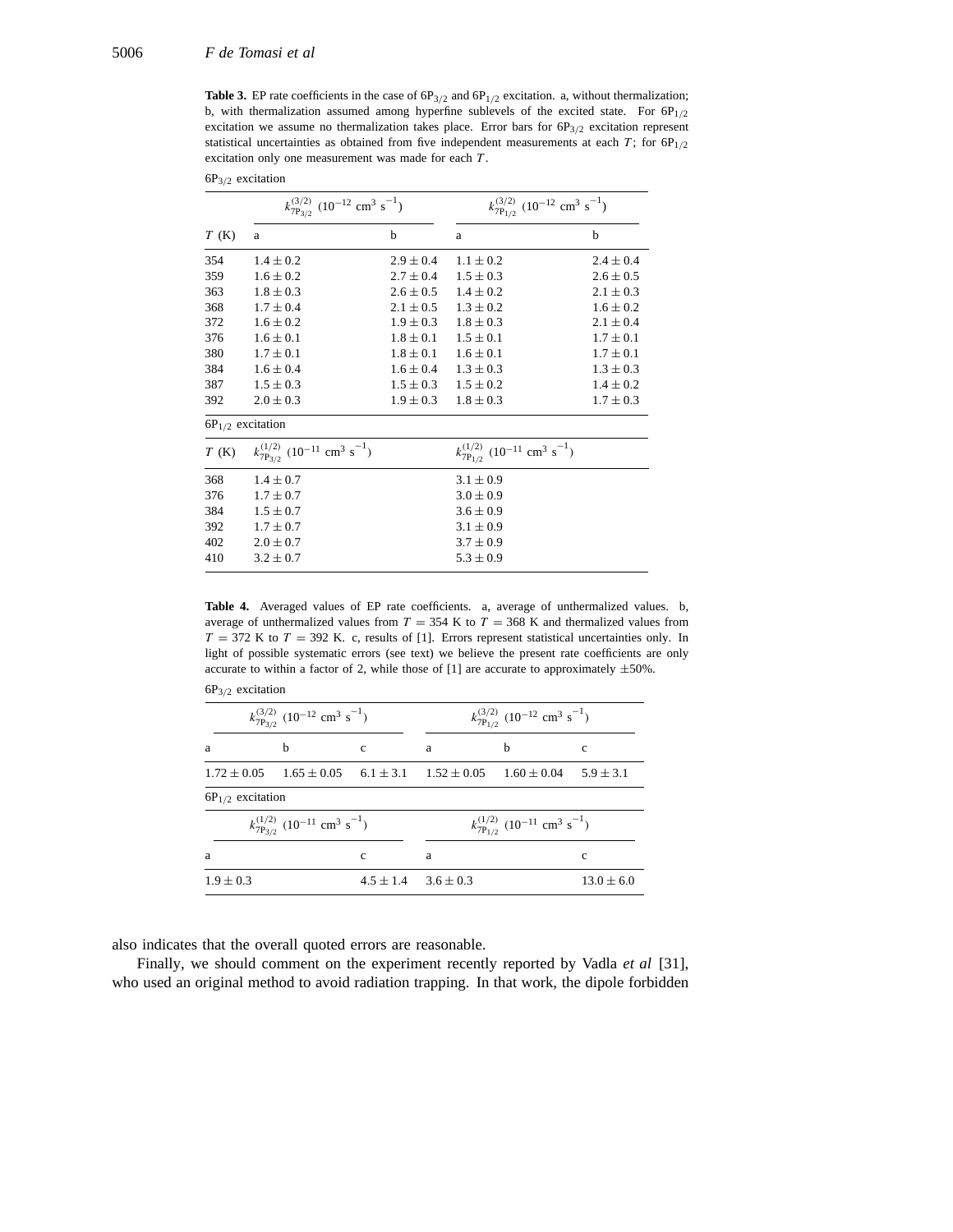$6S \rightarrow 5D$  transition of caesium at 685 nm was pumped with a cw dye laser and EP collisions  $6P + 6P \rightarrow 6D + 6S$ ,  $6P + 5D \rightarrow 7D + 6S$ , and  $5D + 5D \rightarrow 7F + 6S$  were observed. The excited-atom density was measured directly using a probe laser as in [1]. In addition, complicated radiation-trapping calculations (or equivalently calculations of transmission factors as in [1]) were cleverly avoided by measuring the ratio of fluorescence from the high-lying state produced through EP to fluorescence emitted in the optically thin line wing of the self-broadened resonance line. The latter must be carefully calibrated, but this can be done using theory. However, due to the pumping mechanism, fine-structure effects (i.e. differences between rates for  $6P_{3/2} + 6P_{3/2}$  vs  $6P_{1/2} + 6P_{1/2}$  collisions) could not be studied in [31]. The present work also differs from [31] in the product states under investigation ( $7P_J$ <sup> $\prime$ </sup> against 6D, 7D, and 7F). We note that due to the different temperature ranges of the two experiments and the lack of fine-structure selection in [31], those results also cannot be compared in detail with the  $6P_J + 6P_J \rightarrow 6D_{J'} + 6S_{1/2}$  rate coefficients of [1]. However, the cross section for  $6P + 6P \rightarrow 6D + 6S$   $(9.5 \times 10^{-15} \text{ cm}^2)$  reported in [31] is certainly consistent with the values  $1.3 \times 10^{-14}$ ,  $8.0 \times 10^{-15}$ ,  $2.7 \times 10^{-15}$ , and  $5.6 \times 10^{-15}$  cm<sup>2</sup> obtained in [1] for the process  $6P_J + 6P_J \rightarrow 6D_{J'} + 6S_{1/2}$  with  $(J = 1/2, J' = 3/2)$ ,  $(J = 1/2, J' = 5/2)$   $(J = 3/2, J' = 3/2)$  and  $(J = 3/2, J' = 5/2)$ , respectively.

#### **5. Conclusions**

We have presented the results of an experimental study of  $\text{Cs}(6P_J) + \text{Cs}(6P_J) \rightarrow \text{Cs}(7P_{J'}) +$  $Cs(6S<sub>1/2</sub>)$  EP collisions. The experiment was carried out in a capillary cell using diode laser excitation, thus simplifying the analysis of the radiation-trapping problem. However, because the excited-atom density could not be measured directly in this experiment, we have also developed a model to estimate the population of  $Cs(6P<sub>J</sub>)$  atoms excited by a cw single-mode laser under conditions of saturation, radiation trapping and hyperfine optical pumping. The last two effects are particularly difficult to incorporate into the model since each affects the other. Thus a self-consistent solution to the optical pumping/radiation trapping problem was developed by iteration. We believe this is the first such model to succesfully incorporate these simultaneous effects. The model results were combined with measured fluorescence ratios to obtain the EP rate coefficients. The quantitative results are in agreement with those obtained in very different experimental conditions [1], but only within the combined large error bars of the two experiments (including systematic errors). Nevertheless, we believe these results are useful since they corroborate the results of [1], which is gratifying in this field where different measurements of the same rates sometimes yield discrepancies of several orders of magnitude. Moreover, our theoretical model and its application to the study of EP in caesium highlights the complications which arise in the experimental study of excited atom–excited atom collisions, especially in a heavy system such as caesium. In addition, we have been able to confirm that  $6P_{1/2} + 6P_{1/2}$  collisions are much more effective than  $6P_{3/2} + 6P_{3/2}$  collisions at populating the  $7P_J$  levels. Our results obtained with  $D_1$  pumping also demonstrate that  $7P_{1/2}$  is about two times more likely to be populated than  $7P_{3/2}$ , while the two  $7P_{J'}$  levels are approximately equally populated when  $D_2$  pumping is employed. This supports the idea that not only energy deficits but also angular momentum can be important in some circumstances for EP processes. Additional evidence could be obtained from an experiment designed to study mixed  $6P_{3/2} + 6P_{1/2}$ collisions with simultaneous laser excitation of the  $6P_{3/2}$  and  $6P_{1/2}$  levels. Rate coefficients for the  $6P_{3/2} + 6P_{1/2}$  entrance channel are likely to be larger than those for either the  $6P_{1/2} + 6P_{1/2}$  or  $6P_{3/2} + 6P_{3/2}$  channels studied here and in [1].